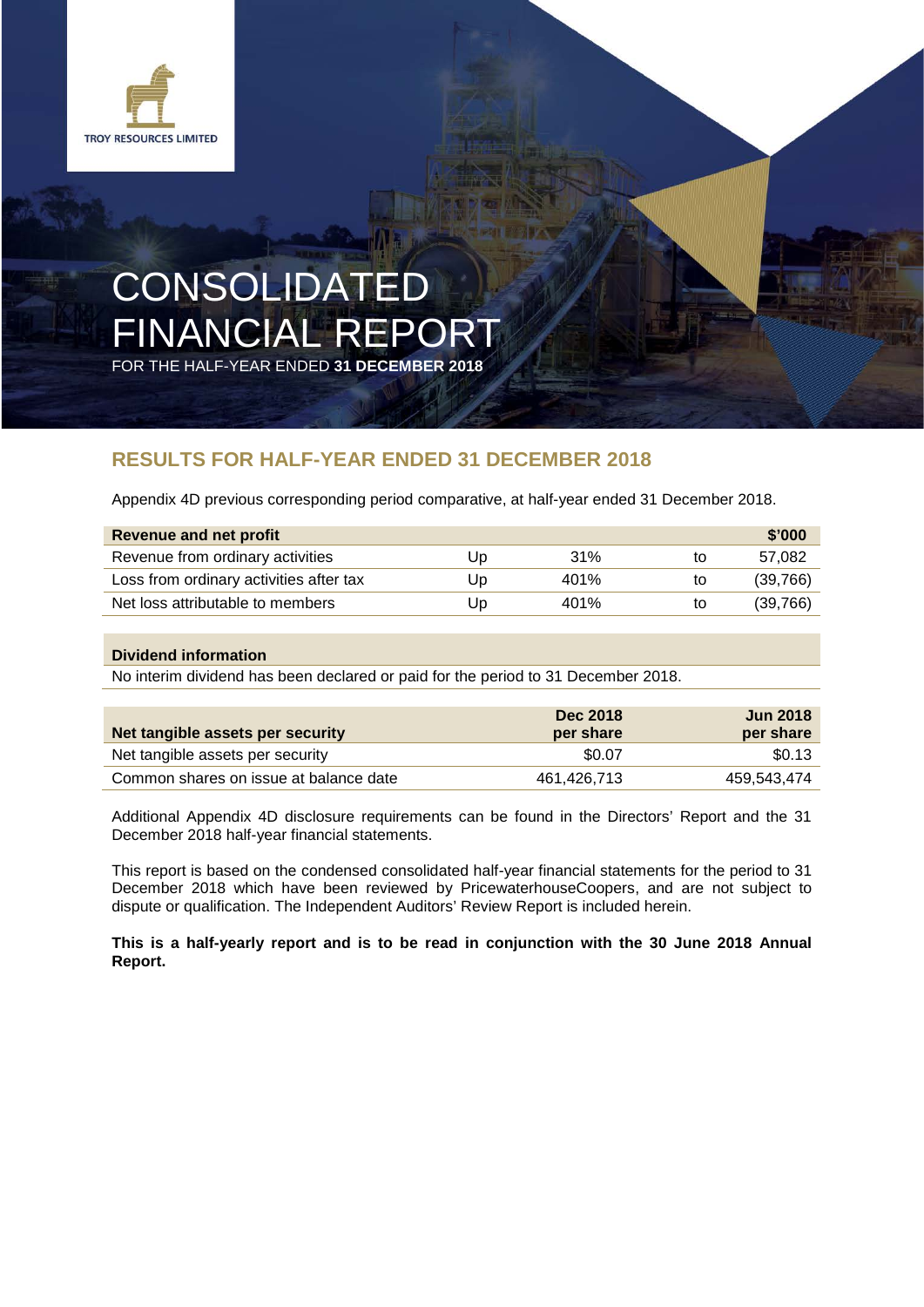





## **TROY RESOURCES LIMITED**

**ABN: 33 006 243 750**

## **CONSOLIDATED FINANCIAL REPORT**

**For the half-year ended 31 December 2018**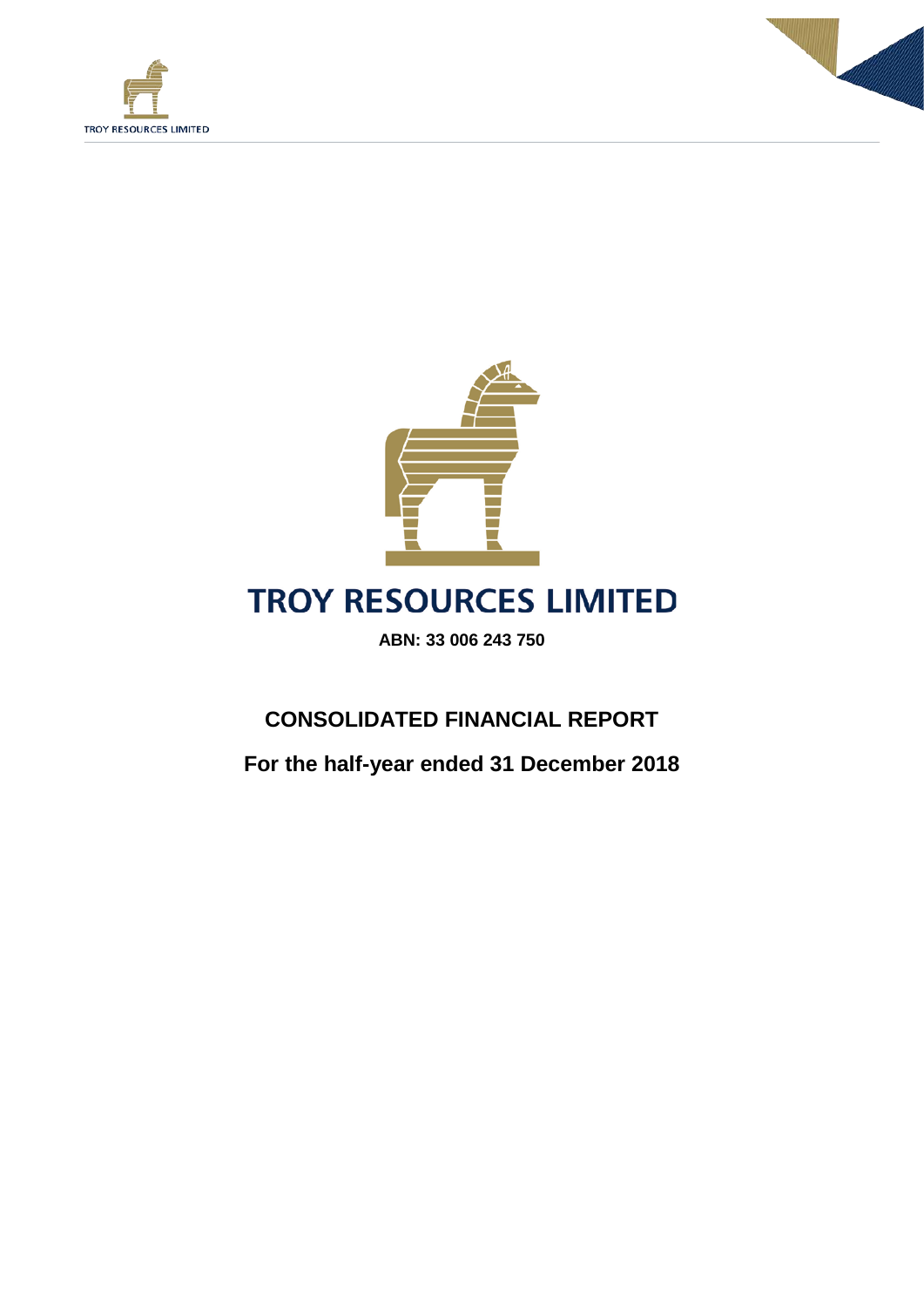

The Directors of Troy Resources Limited submit herewith the financial report of Troy Resources Limited and its subsidiaries (the "Company" or "Troy" or "Group") for the half-year ended 31 December 2018 ("halfyear"). In order to comply with the provisions of the *Corporations Act 2001*, the Directors' report as follows:

#### **DIRECTORS**

The names of the Directors of the Company during and since the end of the half-year unless otherwise indicated are:

| Mr P A Stern      | Non-Executive Director and Chairman               |
|-------------------|---------------------------------------------------|
| Mr K K Nilsson    | Chief Executive Officer and Managing Director     |
| Mr J L C Jones AM | Non-Executive Director                            |
| Mr R Beazley      | Non-Executive Director (appointed 3 October 2018) |

#### **REVIEW OF OPERATIONS**

#### **OPERATING REVIEW**

| <b>Karouni Operations, Guyana</b>                      | 6 months to<br>December 2017 | September 2018<br>Quarter | December 2018<br>Quarter | 6 months to<br>December 2018 |
|--------------------------------------------------------|------------------------------|---------------------------|--------------------------|------------------------------|
| <b>Open Pit Mining</b>                                 |                              |                           |                          |                              |
| Total mined (t)                                        | 3,507,743                    | 1,142,663                 | 1,475,319                | 2,617,846                    |
| Ore Mined (t)                                          | 554,092                      | 248,344                   | 239,424                  | 487,768                      |
| Mine Grade (g/t)                                       | 2.23                         | 2.08                      | 2.10                     | 2.08                         |
| <b>Mill Production</b>                                 |                              |                           |                          |                              |
| Processed (t)                                          | 460,431                      | 219,324                   | 207,947                  | 427,271                      |
| Head Grade Gold (g/t)                                  | 2.12                         | 2.79                      | 2.21                     | 2.51                         |
| Recovery Gold (%)                                      | 92.4                         | 96.6                      | 96.4                     | 96.5                         |
| Gold Produced (oz.)                                    | 28,994                       | 18,991                    | 14,227                   | 33,218                       |
| Gold Sold (oz.)                                        | 28,156                       | 13,417                    | 17,712                   | 31,129                       |
| Cash Cost (US\$/oz.)                                   | 903                          | 673                       | 891                      | 780                          |
| All in sustaining costs (US\$/oz.)                     | 1,107                        | 824                       | 1,141                    | 974                          |
| <b>Gold Price Realised (pre-hedging)</b><br>(US\$/oz.) | 1,275                        | 1,214                     | 1,216                    | 1,215                        |

During the half year, a total of 2,617,846 tonnes of material were mined, including 487,768 tonnes of ore at an average grade of 2.08 g/t.

During the half year, 427,271 tonnes of ore were processed at an average grade of 2.51 g/t. Recovery for the period was 96.5%.

As at 31 December 2018, stockpiles of ROM and crushed ore encompassed 206,500 tonnes at an average grade of 1.45g/t for approx. 9,600 contained ounces.

During the half year, the Company's C1 operating costs were US\$780/oz, down 14% as compared to US\$903/oz in the previous corresponding half year (December 2017).

All-in-Sustaining-Costs ("AISC**"**) for the period were US\$974/oz, down 12% as compared to US\$1,107/oz in the previous corresponding half year.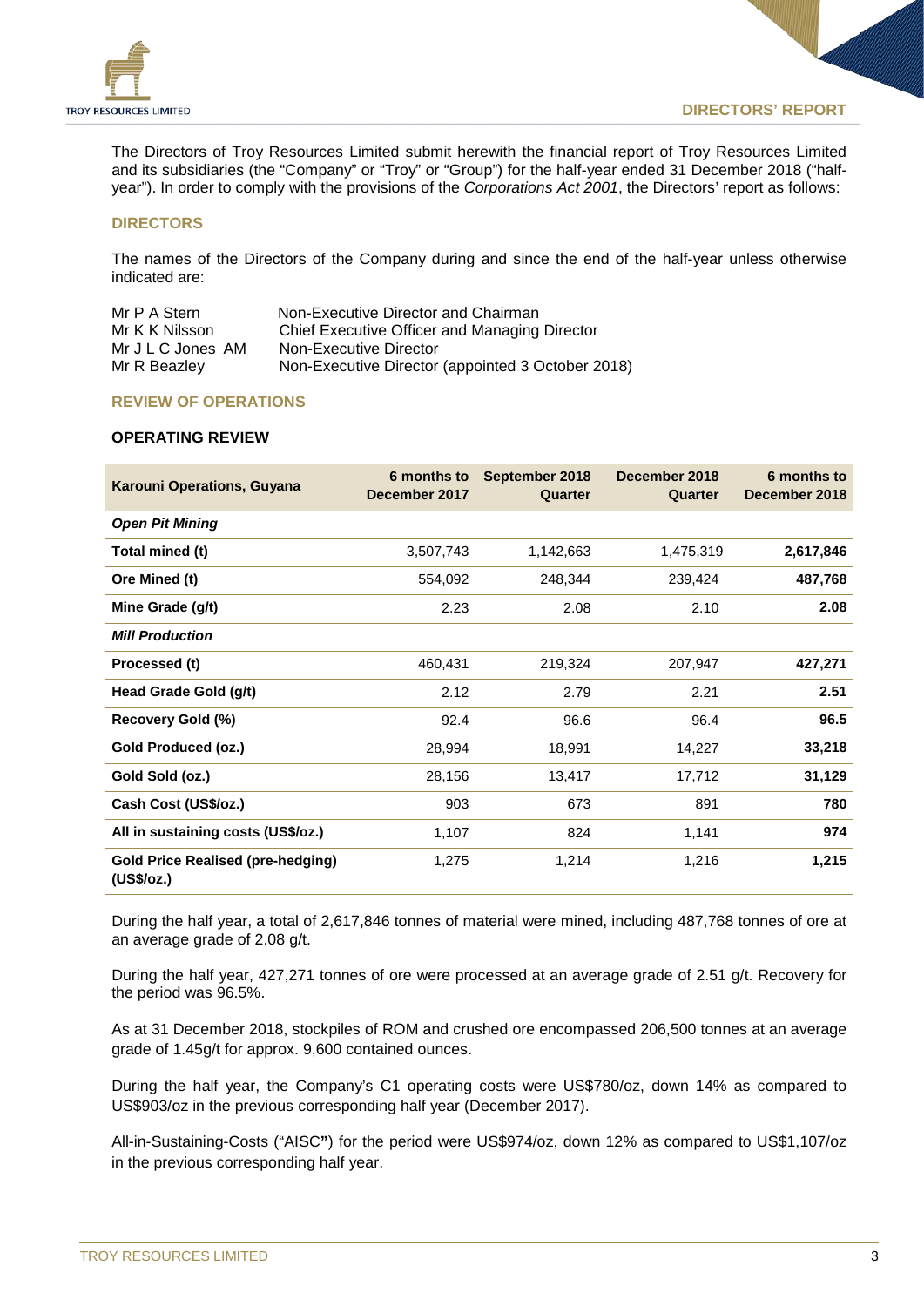

The decrease in unit operating costs is primarily due to the increased production for the half year and the benefit of the continued cost reduction campaign over the last 6 months.

#### **FINANCIAL RESULTS**

|                                      | <b>Half-year</b><br>31 Dec 2018<br>(S'000) | <b>Half-year</b><br>31 Dec 2017<br>(\$'000) | Change<br>(S'000)    | Change |
|--------------------------------------|--------------------------------------------|---------------------------------------------|----------------------|--------|
| Revenue                              | 57,082                                     | 43,346                                      | 13,736               | 32%    |
| Underlying EBITDA <sup>1</sup>       | (7, 390)                                   | 6,829                                       | (14,219)             | (208%) |
| <b>Depreciation and Amortisation</b> | (14, 302)                                  | (12, 453)                                   | (1,849)              | (15%)  |
| Underlying EBIT <sup>2</sup>         | 6,921                                      | (5,624)                                     | 12,545               | 223%   |
| Underlying Loss <sup>3</sup>         | (9,765)                                    | (6,379)                                     | (3,386)              | (53%)  |
| Loss after tax                       | (39,766)                                   | (7, 947)                                    | (31, 819)            | (400%) |
| Cash flow from operating activities  | 6.953                                      | 3,125                                       | 3.051                | 98%    |
| Cash flow from investing activities  | (359)                                      | (2,064)                                     | 1.705                | 83%    |
| Cash flow from financing activities  | (2, 419)                                   | (6,317)                                     | 3,898                | 62%    |
| Loss per share (basic and diluted)   | $(8.6)$ cps                                | $(1.7)$ cps                                 | $(6.90 \text{ cps})$ | (406%) |

<sup>1</sup> Underlying EBITDA is a non-IFRS measure and is unaudited. It has been calculated as Earnings before interest, income taxes, depreciation and amortisation and non-cash impairment charges.

depreciation and amous cash in and and and amount charges.<br>2 Underlying EBIT is a non-IFRS measure and is unaudited. It has been calculated as Earnings before interest, income taxes and<br>1 non-cash impairment charges.

<sup>3</sup> Underlying profit/loss after tax is a non-IFRS measure and is unaudited. It has been calculated by adding back non-cash impairment charges (net of tax) of \$30,000,000 (2017: Nil).

#### **Statement of profit or loss**

The Group's revenue from operating activities for the half-year totalled \$57,082,000 (2017: \$43,346,000).

The Group expensed exploration expenditure of \$1,481,000 (2017: \$523,000).

Borrowing costs in relation to the Investec Facility totalled \$1,641,000 (2017: \$2,323,000).

During the half-year, the Group recognised a pre-tax impairment charge of \$30,000,000 (2017: \$Nil). Refer to Note 7 for further information on impairment testing.

An indication of impairment is based on many factors including the comparison of the Company's market capitalisation against net book value of assets. This was impacted during the half year by the fall in the market capitalisation of the Company, a pit wall failure and the fall in the US\$:A\$ exchange rate which increased the value of assets in A\$ terms even though they declined in US\$ terms.

The size of the impairment charge taken is also a combination of a number of factors but primarily by the pit wall failure in October 2018 which has caused an alteration to the mine plan and additional costs to be incurred, future price and exchange rate assumptions (which are from consensus forecasts) and various mining assumptions. The Company notes that the Ohio Creek Prospect is not included in the value calculation as it is at too early a stage to have a Mineral Resource and, as such, is not included at this time in any mine plan and as such cannot be included in the calculation of asset value or operational cash flows. Troy's accounting policy is to expense exploration costs incurred until a project has reached a stage where it can reasonably be assumed that an economic resource has been determined. Hence all costs related to Ohio Creek have been expensed to date.

Underlying EBITDA for the Group was a loss of \$7,390,000 (2017: profit of \$6,829,000).

Following the asset impairment review, the Company expensed its Deferred Tax Asset by \$1,203,000.

Net loss after tax was \$39,766,000 (2017:\$7,947,000).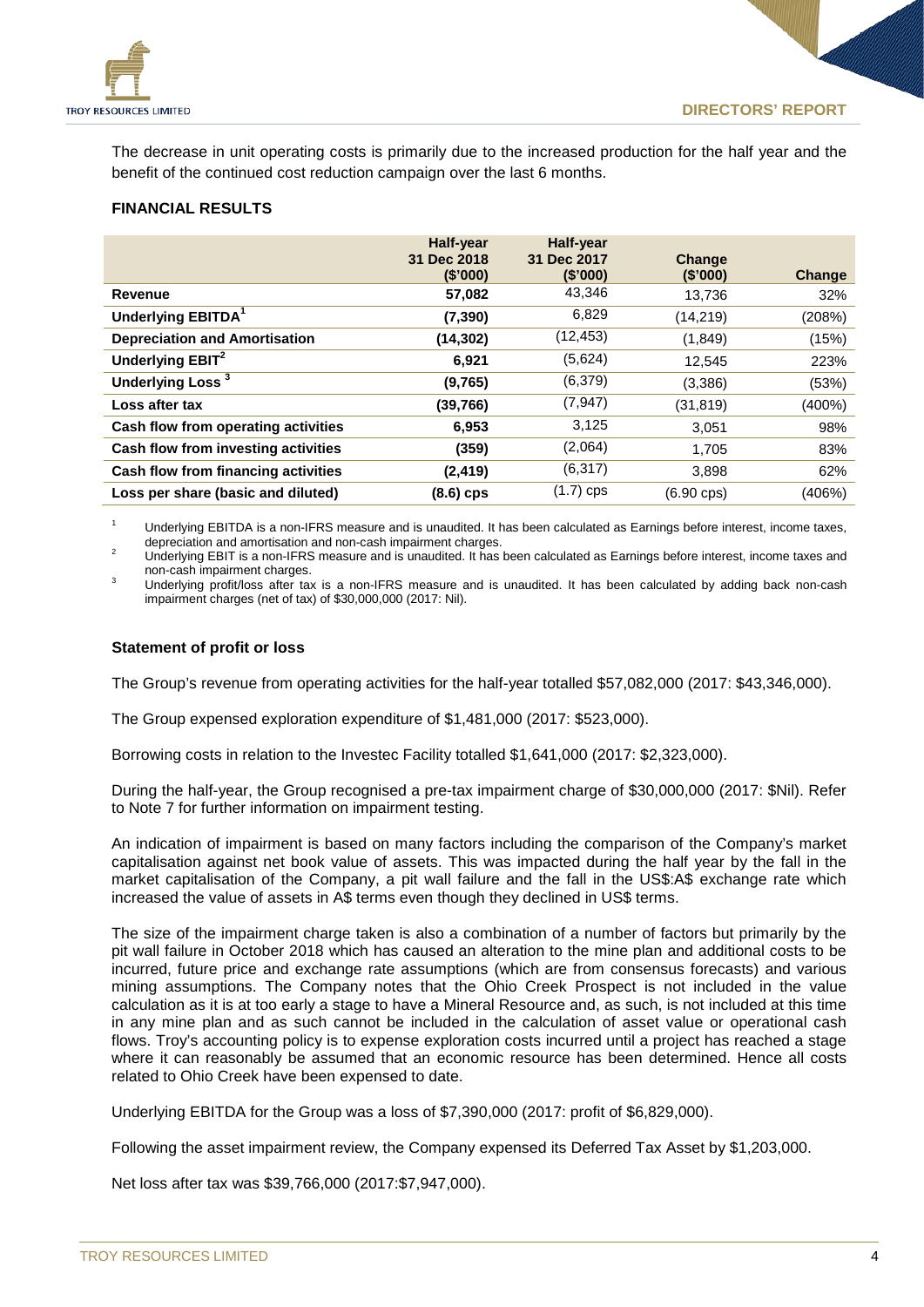

#### **Statement of financial position**

The reduction in non-current assets of \$39,665,000 is primarily due to depreciation and amortisation for the half-year period and the impairment charge (refer Note 7).

The Company's original US\$71,600,000 debt facility with Investec was reduced from US\$11,192,000 to US\$8,192,000 during the half-year following a repayment of US\$3,000,000. In January 2019, the debt facility was reduced by a further US\$3,000,000 to US\$5,192,000. This amount is currently due for repayment on 31 March 2019.

#### **Statement of cash flows**

Cash flow from operating activities for the half-year increased by \$3,828,000.

Investing cash outflows decreased by \$1,705,000 to \$359,000, principally due to a reduction in property, plant and equipment and, mine and development property spend.

Cash flows from financing activities reflect repayments made under the Investec Facility, and proceeds from the issue of equity securities.

#### **DEBT FACILITIES**

The Group's net debt position at half-year end was \$5,469,000, which includes amounts due under the Investec Facility net of non-restricted cash on hand. Refer Note 8 for further information on borrowings.

#### **HEDGING**

As at 31 December 2018, the Group had one hedge contract outstanding which was settled at the end of January 2019 with a payment to the Company.

#### **DIVIDENDS**

No interim dividend has been declared or paid during the half year to 31 December 2018.

#### **BASIS OF PREPARATION**

The attached half-year report for the half-year ended 31 December 2018 contains an independent auditor's review report which includes an emphasis of matter paragraph in regards to the existence of a material uncertainty that may cast significant doubt about the Group's ability to continue as a going concern.

For further information, refer to Note 1(d) of the financial statements together with the auditor's review report.

#### **ADDITIONAL INFORMATION**

Additional information on the Company's activities is available on its web site at www.troyres.com.au. Information available includes the detailed quarterly activities reports for the September and December 2018 quarters, the 2018 Annual Report, Corporate Governance policies and other Company information and publications.

A copy of the auditor's independence declaration as required under section 307C of the *Corporations Act 2001* is set out on page 7.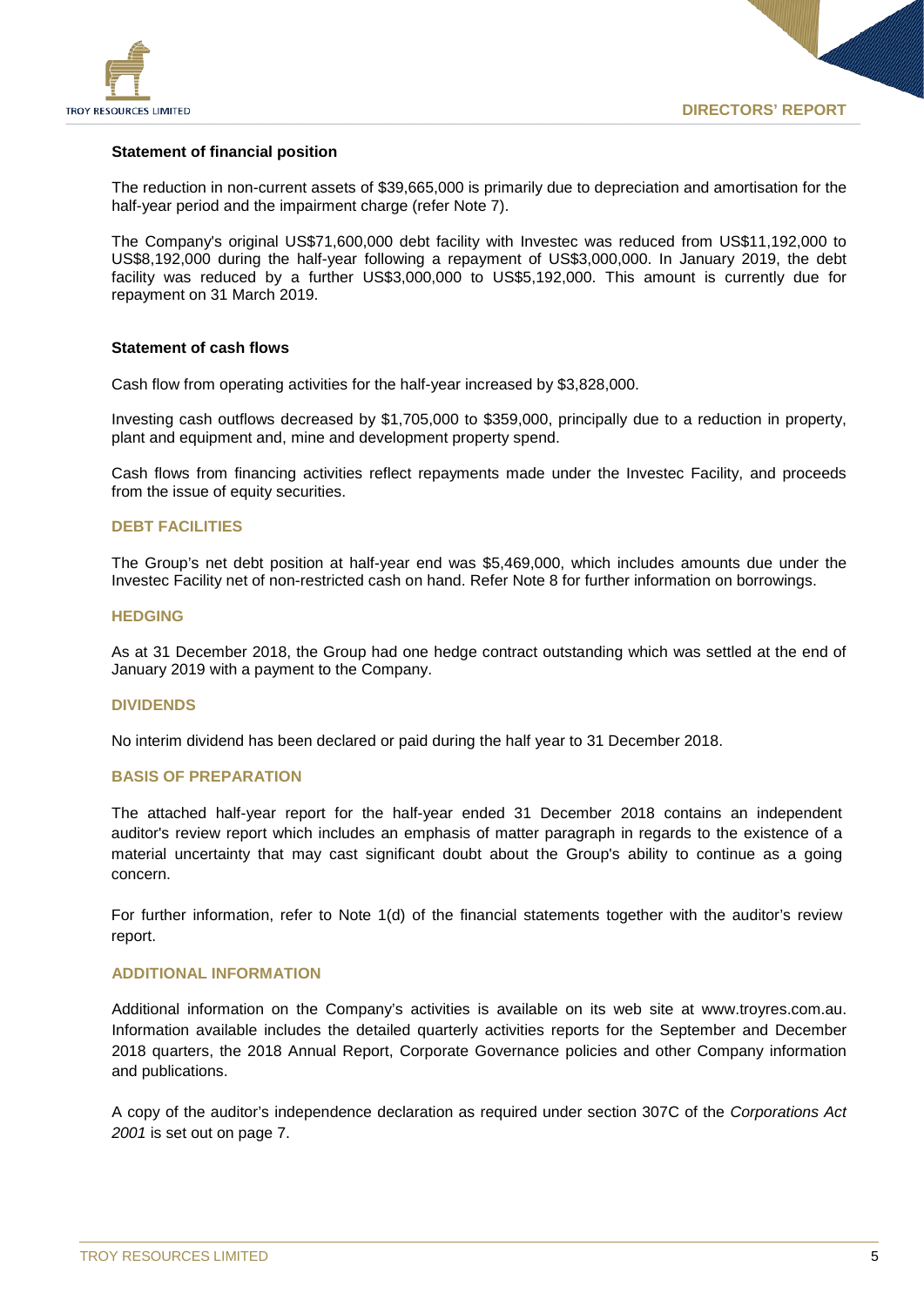

#### **ROUNDING OF AMOUNTS**

The Company is of the kind referred to in ASIC Legislative Instrument 2016/191 and, in accordance with that instrument, amounts in the half-year financial report have been rounded off to the nearest thousand dollars, unless otherwise indicated.

Signed in accordance with a resolution of Directors made pursuant to s.306(3) of the *Corporations Act 2001*.

Hem det

**Mr K K Nilsson** Managing Director and Chief Executive Officer

Perth, Western Australia 28 February 2019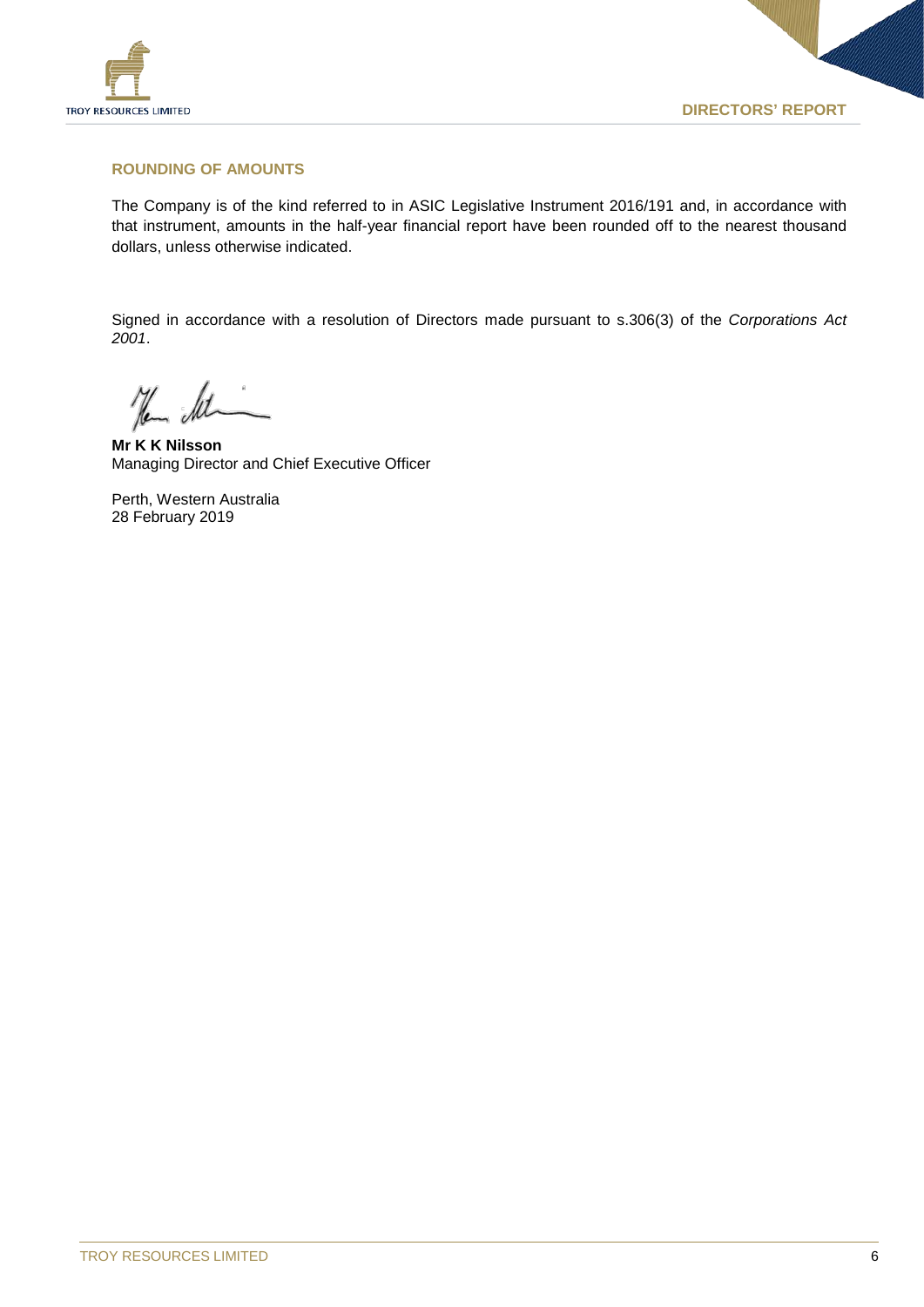

## *Auditor's Independence Declaration*

As lead auditor for the review of Troy Resources Limited for the half-year ended 31 December 2018, I declare that to the best of my knowledge and belief, there have been:

- (a) no contraventions of the auditor independence requirements of the *Corporations Act 2001* in relation to the review, and
- (b) no contraventions of any applicable code of professional conduct in relation to the review.

This declaration is in respect of Troy Resources Limited and the entities it controlled during the period.

Kan Graf

Ben Gargett and the extension of the extension of the extension of the extension of the Perth Perth Partner PricewaterhouseCoopers

28 February 2019

Liability limited by a scheme approved under Professional Standards Legislation.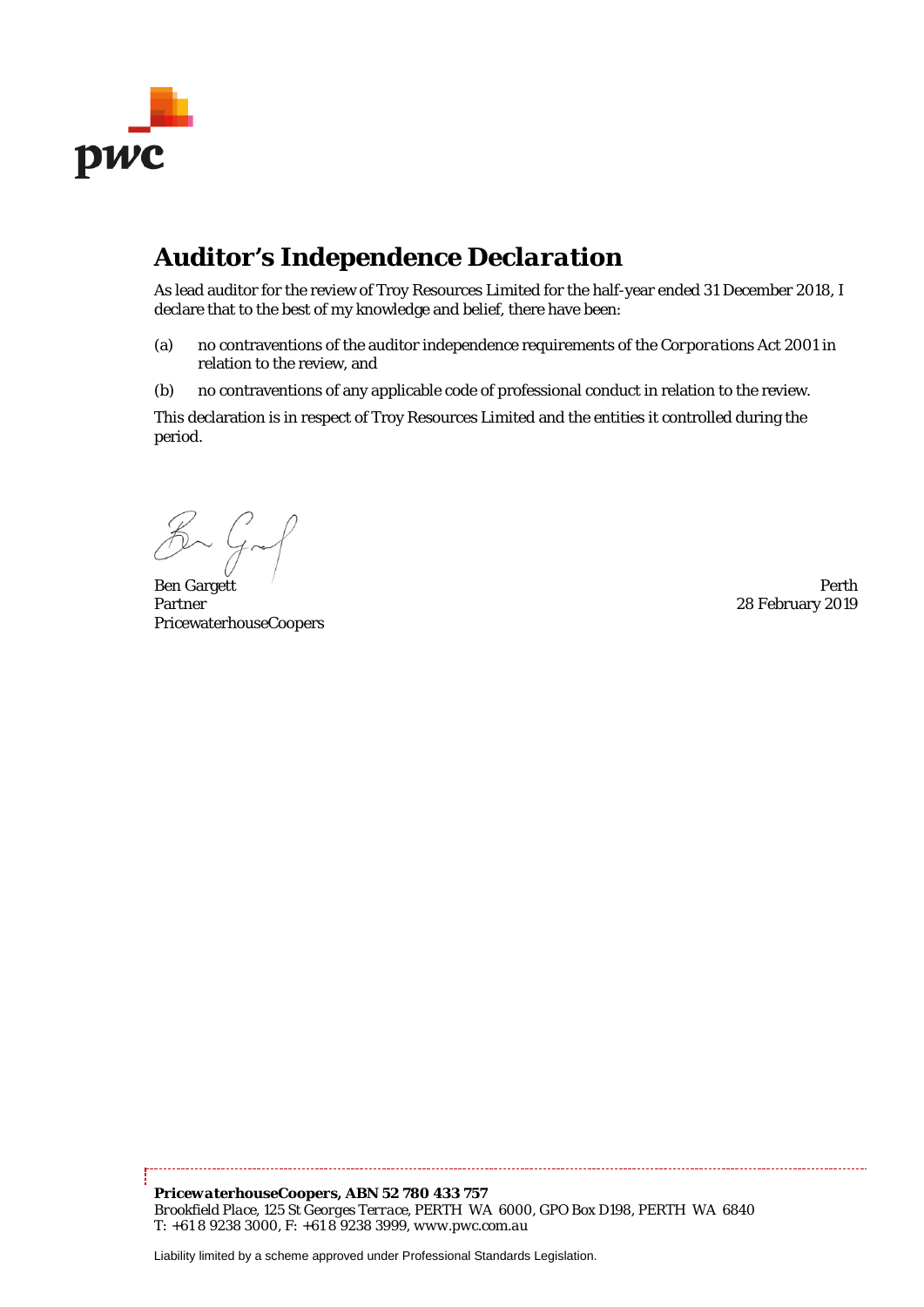

#### **CONDENSED CONSOLIDATED STATEMENT OF PROFIT OR LOSS AND OTHER COMPREHENSIVE INCOME**

#### **FOR HALF-YEAR ENDED 31 DECEMBER 2018**

|                                                                                                                                                      | <b>Notes</b>            | 31 Dec 2018<br>(\$'000) | 31 Dec 2017<br>(\$'000) |
|------------------------------------------------------------------------------------------------------------------------------------------------------|-------------------------|-------------------------|-------------------------|
|                                                                                                                                                      |                         |                         |                         |
| Revenue                                                                                                                                              | 3                       | 57,082                  | 43,346                  |
| Cost of sales                                                                                                                                        | $\overline{\mathbf{4}}$ | (60, 550)               | (47, 227)               |
| <b>Gross Loss</b>                                                                                                                                    |                         | (3, 468)                | (3,881)                 |
| Other income                                                                                                                                         |                         | 642                     | 1,224                   |
| Share of net profit of associate accounted for                                                                                                       |                         |                         | 421                     |
| using the equity method                                                                                                                              |                         |                         |                         |
| <b>Exploration expenses</b>                                                                                                                          |                         | (1,481)                 | (523)                   |
| Administration expenses                                                                                                                              | 4                       | (1,689)                 | (2,828)                 |
| Finance costs                                                                                                                                        | 4                       | (1,641)                 | (2, 323)                |
| Other expenses                                                                                                                                       | 4                       | (926)                   | (37)                    |
| Impairment loss                                                                                                                                      | $\overline{7}$          | (30,000)                |                         |
| Loss before income tax                                                                                                                               |                         | (38, 563)               | (7, 947)                |
|                                                                                                                                                      |                         |                         |                         |
| Income tax expense                                                                                                                                   | $\overline{2}$          | (1, 203)                |                         |
| Loss for the period                                                                                                                                  |                         | (39, 766)               | (7, 947)                |
| <b>Other Comprehensive Income</b><br>Items that may be reclassified subsequently<br>to profit or loss<br>Changes in value of hedge cash flow reserve |                         |                         |                         |
| net of deferred tax<br>Changes in fair value of available-for-sale                                                                                   |                         | 122                     | (2, 331)                |
| assets net of tax<br>Exchange differences on translating foreign                                                                                     |                         | (34)                    |                         |
| operations                                                                                                                                           |                         | 8,705                   | (1, 264)                |
| Other comprehensive income for the period,<br>net of tax                                                                                             |                         | 8,793                   | (3, 595)                |
| <b>Total Comprehensive Income attributable to</b><br>owners of Troy Resources Limited                                                                |                         | (30, 973)               | (11, 542)               |
| Earnings per share (EPS) for loss<br>attributable to the ordinary equity holders of<br>the company:                                                  |                         |                         |                         |
| Basic EPS (cents)                                                                                                                                    |                         | (8.6)                   | (1.7)                   |
| Diluted EPS (cents)                                                                                                                                  |                         | (8.6)                   | (1.7)                   |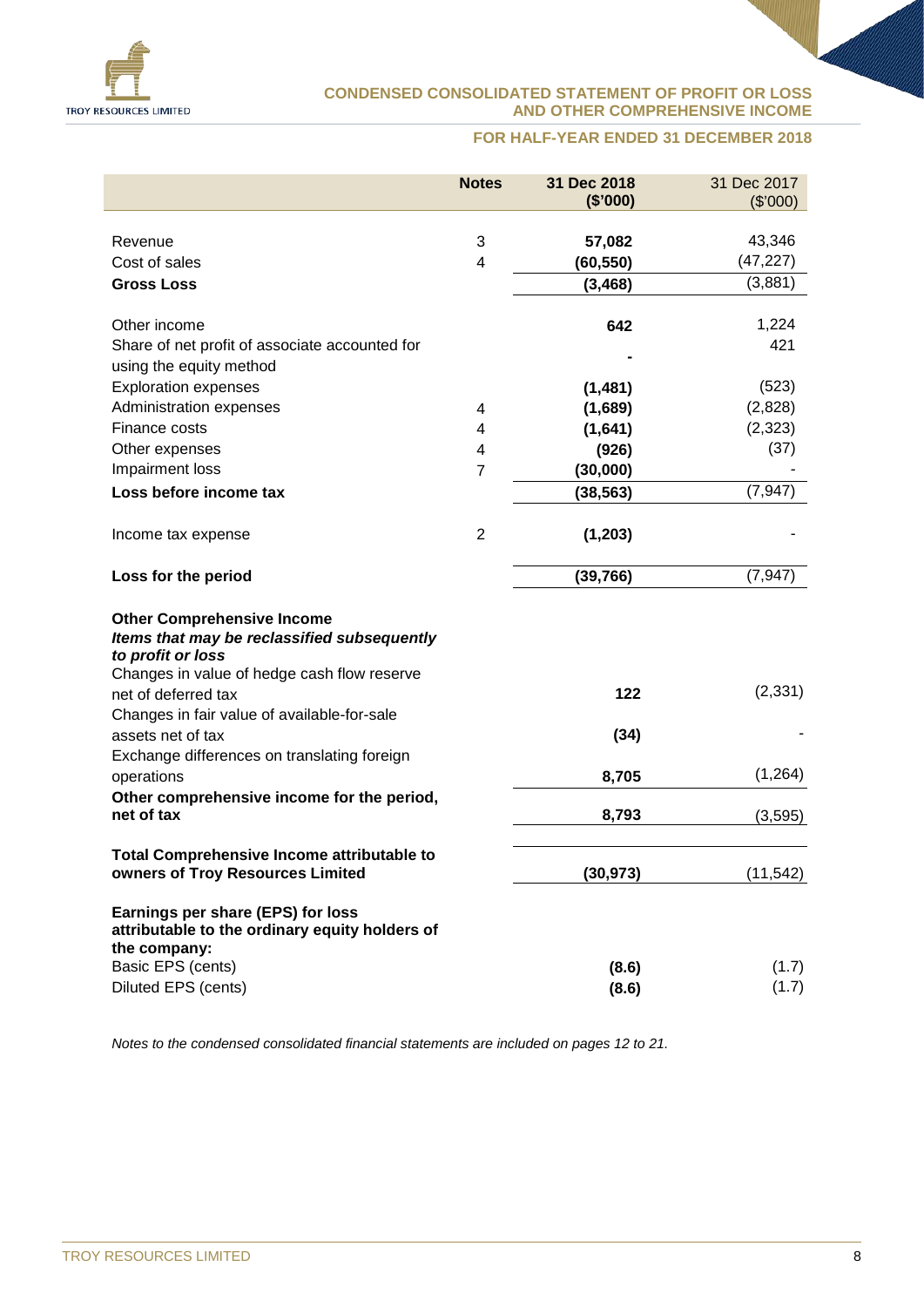

#### **CONDENSED CONSOLIDATED BALANCE SHEET**

#### **AS AT 31 DECEMBER 2018**

|                                      | <b>Notes</b> | 31 Dec 2018<br>(\$'000) | 30 Jun 2018<br>(\$'000) |
|--------------------------------------|--------------|-------------------------|-------------------------|
|                                      |              |                         |                         |
| <b>CURRENT ASSETS</b>                |              |                         |                         |
| Cash and cash equivalents            |              | 5,689                   | 1,344                   |
| Trade and other receivables          | 5            | 5,894                   | 3,282                   |
| Inventories                          | 6            | 21,258                  | 15,753                  |
| <b>Hedge Asset</b>                   |              | 255                     |                         |
| Available for sale financial assets  |              | 117                     | 150                     |
| <b>TOTAL CURRENT ASSETS</b>          |              | 33,213                  | 20,529                  |
| <b>NON-CURRENT ASSETS</b>            |              |                         |                         |
| Property, plant and equipment        |              | 25,717                  | 44,644                  |
| Mining properties                    |              | 16,144                  | 36,542                  |
| Other receivables                    | 5            | 5,551                   | 4,768                   |
| Deferred tax assets                  |              | 645                     | 1,768                   |
| <b>TOTAL NON-CURRENT ASSETS</b>      |              | 48,057                  | 87,722                  |
| <b>TOTAL ASSETS</b>                  |              | 81,270                  | 108,251                 |
|                                      |              |                         |                         |
| <b>CURRENT LIABILITIES</b>           |              |                         |                         |
| Trade and other payables             |              | 34,780                  | 28,582                  |
| <b>Hedge Liability</b>               |              |                         | 1,102                   |
| Provisions                           |              | 237                     | 697                     |
| <b>Borrowings</b>                    | 8            | 11,158                  | 14,192                  |
| Lease Liability                      |              | 1,112                   |                         |
| <b>TOTAL CURRENT LIABILITIES</b>     |              | 47,287                  | 44,573                  |
|                                      |              |                         |                         |
| <b>NON-CURRENT LIABILITIES</b>       |              |                         |                         |
| Provisions                           |              | 4,092                   | 3,913                   |
| Lease Liability                      |              | 559                     |                         |
| <b>TOTAL NON-CURRENT LIABILITIES</b> |              | 4,651                   | 3,913                   |
| <b>TOTAL LIABILITIES</b>             |              | 51,938                  | 48,486                  |
| <b>NET ASSETS</b>                    |              | 29,332                  | 59,765                  |
| <b>EQUITY</b>                        |              |                         |                         |
| <b>Issued capital</b>                | 9            | 354,137                 | 353,939                 |
| Reserves                             |              | 47,183                  | 38,048                  |
| <b>Accumulated Losses</b>            |              | (371, 988)              | (332, 222)              |
| <b>TOTAL EQUITY</b>                  |              | 29,332                  | 59,765                  |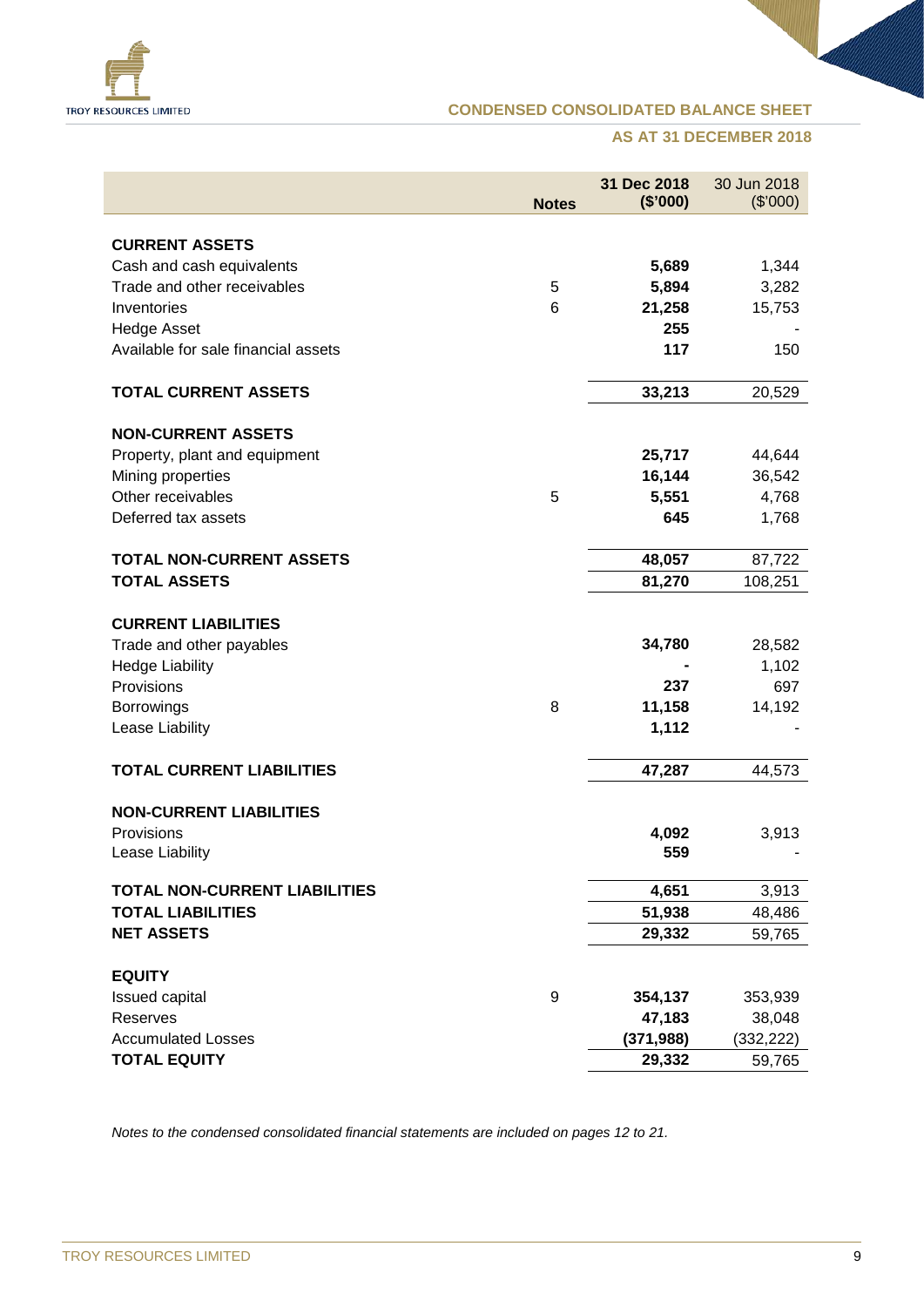

#### **CONDENSED CONSOLIDATED STATEMENT OF CHANGES IN EQUITY**

#### **FOR THE HALF-YEAR ENDED 31 DECEMBER 2018**

|                                                                          | <b>Attributable to owners of Troy Resources Limited</b> |                                                  |                                                      |                                                    |                                                           |                                                 |                                    |
|--------------------------------------------------------------------------|---------------------------------------------------------|--------------------------------------------------|------------------------------------------------------|----------------------------------------------------|-----------------------------------------------------------|-------------------------------------------------|------------------------------------|
|                                                                          | <b>Issued</b><br>capital<br>(\$'000)                    | <b>Available for</b><br>sale reserve<br>(\$'000) | <b>Share based</b><br>payment<br>reserve<br>(\$'000) | <b>Hedging</b><br>cash flow<br>reserve<br>(\$'000) | Foreign<br>currency<br>translation<br>reserve<br>(\$'000) | <b>Accumulated</b><br><b>losses</b><br>(\$'000) | <b>Total</b><br>equity<br>(\$'000) |
| Balance at 1 July 2017                                                   | 353,639                                                 | 180                                              | 9,243                                                | (1, 381)                                           | 26,255                                                    | (322, 611)                                      | 65,325                             |
| Loss for the half-year                                                   |                                                         |                                                  |                                                      |                                                    |                                                           | (7, 947)                                        | (7, 947)                           |
| Changes in fair value of hedging instrument net of deferred tax          |                                                         |                                                  |                                                      | (2, 331)                                           |                                                           |                                                 | (2, 331)                           |
| Exchange rate differences on translation of foreign operations           |                                                         |                                                  |                                                      |                                                    | (1,264)                                                   |                                                 | (1,264)                            |
| Total comprehensive expense for the half-year                            |                                                         | $\blacksquare$                                   | $\blacksquare$                                       | (2, 331)                                           | (1, 264)                                                  | (7, 947)                                        | (11, 542)                          |
| Issue of fully paid shares to Investec                                   | 300                                                     |                                                  |                                                      |                                                    |                                                           |                                                 | 300                                |
| <b>Balance at 31 December 2017</b>                                       | 353,939                                                 | 180                                              | 9,243                                                | (3,712)                                            | 24,991                                                    | (330, 558)                                      | 54,083                             |
| Balance at 1 July 2018 as originally presented<br>Loss for the half-year | 353,939                                                 | 150                                              | 9,243                                                | 495                                                | 28,160                                                    | (332, 222)<br>(39,766)                          | 59,765<br>(39,766)                 |
| Changes in fair value of hedging instrument net of deferred tax          |                                                         |                                                  |                                                      | 122                                                |                                                           |                                                 | 122                                |
| Changes in fair value of available-for-sale assets net of tax            |                                                         | (34)                                             |                                                      |                                                    |                                                           |                                                 | (34)                               |
| Exchange rate differences on translation of foreign operations           |                                                         |                                                  |                                                      |                                                    | 8,705                                                     |                                                 | 8,705                              |
| Total comprehensive expense for the half-year                            |                                                         | (34)                                             |                                                      | 122                                                | 8,705                                                     | (39, 766)                                       | (30, 973)                          |
| Issue of fully paid shares to Investec                                   | 198                                                     |                                                  |                                                      |                                                    |                                                           |                                                 | 198                                |
| Issue of Options to Investec                                             |                                                         |                                                  | 342                                                  |                                                    |                                                           |                                                 | 342                                |
| <b>Balance at 31 December 2018</b>                                       | 354,137                                                 | 116                                              | 9,585                                                | 617                                                | 36,865                                                    | (371, 988)                                      | 29,332                             |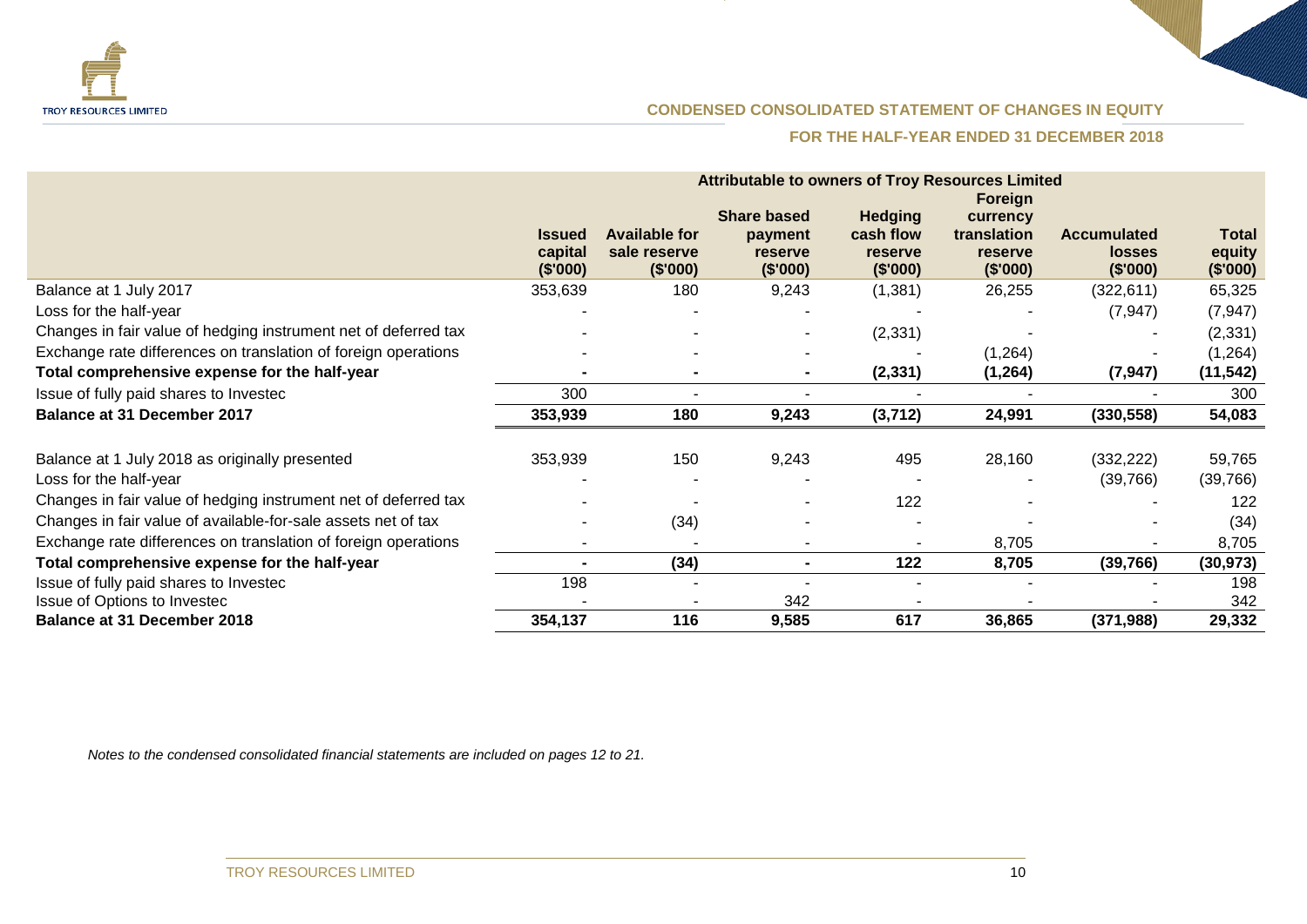

#### **CONDENSED CONSOLIDATED STATEMENT OF CASH FLOWS**

#### **FOR HALF-YEAR ENDED 31 DECEMBER 2018**

|                                                                            | 2018      | 2017     |
|----------------------------------------------------------------------------|-----------|----------|
|                                                                            | (\$'000)  | (\$'000) |
| <b>CASH FLOWS FROM OPERATING ACTIVITIES</b>                                |           |          |
| Receipts from customers                                                    | 52,319    | 44,706   |
| Payments to suppliers and employees                                        | (40, 666) | (34,980) |
| Export tax and government royalties paid                                   | (5,096)   | (5,049)  |
| Net commodity hedging receipts                                             | 121       | (1,568)  |
| Proceeds from sundry income                                                | 275       | 16       |
| <b>NET CASH PROVIDED BY OPERATING ACTIVITIES</b>                           | 6,953     | 3,125    |
| <b>CASH FLOWS FROM INVESTING ACTIVITIES</b>                                |           |          |
| Payments for property, plant and equipment                                 | (309)     | (927)    |
| Payments for mine and development properties                               | (68)      | (1, 139) |
| Proceeds from sale of investments                                          | 17        |          |
| Interest received                                                          | 1         | 2        |
| <b>NET CASH USED IN INVESTING ACTIVITIES</b>                               | (359)     | (2,064)  |
| <b>CASH FLOWS FROM FINANCING ACTIVITIES</b>                                |           |          |
| Repayments of borrowings                                                   | (4, 169)  | (5,210)  |
| Payment of financing costs                                                 | (636)     | (1, 107) |
| Proceeds from the issue of equity securities                               | 2,386     |          |
| <b>NET CASH USED IN FINANCING ACTIVITIES</b>                               | (2, 419)  | (6, 317) |
|                                                                            |           |          |
| NET INCREASE/(DECREASE) IN CASH AND CASH<br><b>EQUIVALENTS</b>             | 4,175     | (5,256)  |
| Cash and cash equivalents at the beginning of the half-year                | 1,344     | 8,855    |
| Effects of exchange rate changes on balances held in foreign<br>currencies | 170       | (55)     |
| CASH EQUIVALENTS AT THE END<br><b>CASH AND</b><br>OF THE<br><b>PERIOD</b>  | 5,689     | 3,544    |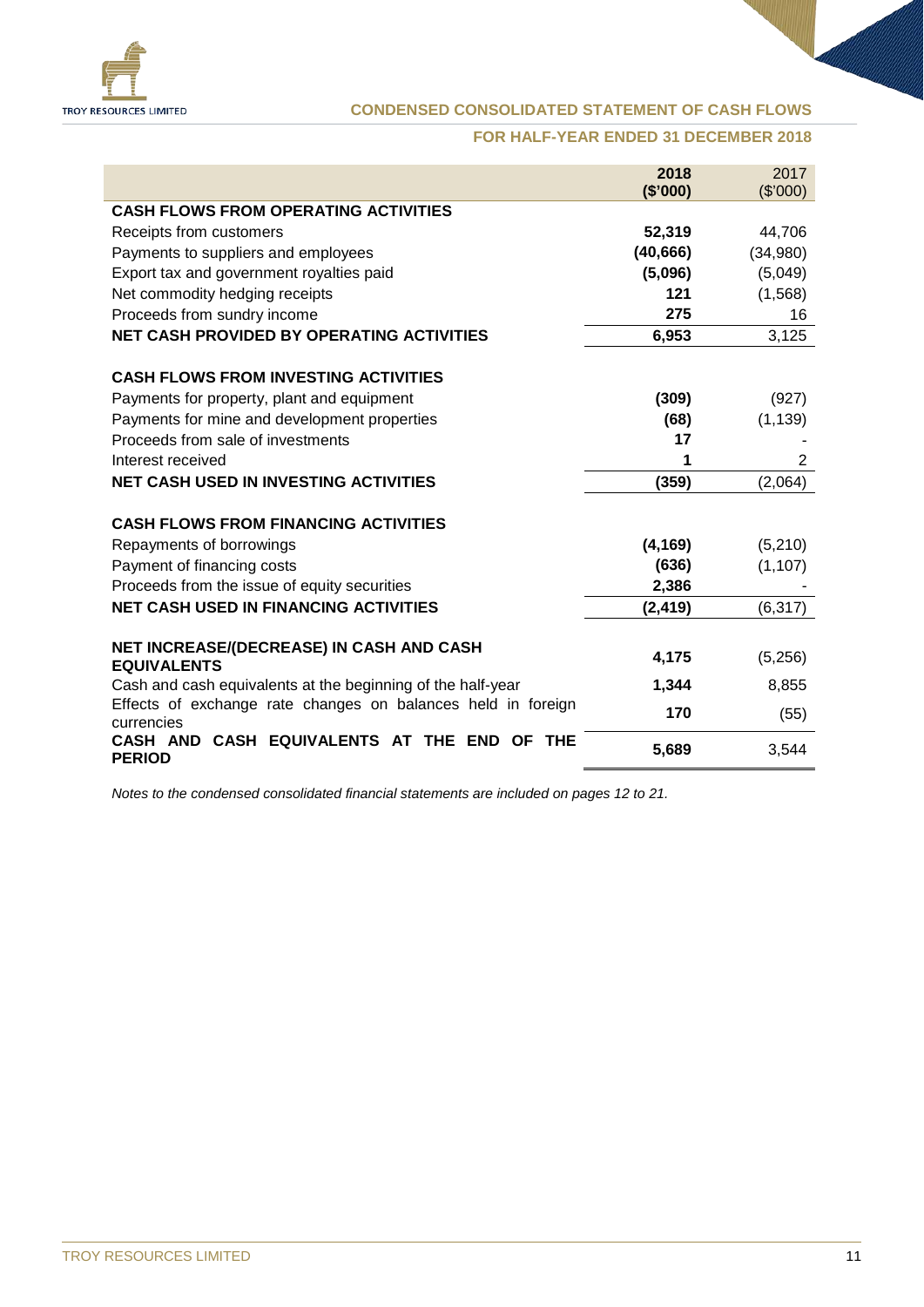

#### **1. SIGNIFICANT ACCOUNTING POLICIES**

#### **(a) Statement of compliance**

The half-year financial report is a general purpose financial report prepared in accordance with the *Corporations Act 2001* and AASB 134 'Interim Financial Reporting'. Compliance with AASB 134 ensures compliance with International Financial Reporting Standard IAS 34 'Interim Financial Reporting'. The half-year report does not include notes of the type normally included in an annual financial report and should be read in conjunction with the most recent annual financial report.

#### **(b) Basis of preparation**

The condensed consolidated financial statements have been prepared on the basis of historical cost, except certain financial instruments that are measured at fair values. Historical cost is generally based on the fair values of the consideration given in exchange for goods or services. All amounts are presented in Australian dollars, unless otherwise noted.

The Company is of the kind referred to in ASIC Legislative Instrument 2016/191 and, in accordance with that instrument, amounts in the half-year financial report have been rounded off to the nearest thousand dollars, unless otherwise indicated.

The accounting policies and methods of computation adopted in the preparation of the half-year financial report are consistent with those adopted and disclosed in the Company's 2018 annual financial report for the financial year ended 30 June 2018, and the corresponding interim reporting period, except for the impact of the Standards and Interpretations described below. These accounting policies are consistent with Australian Accounting Standards and with International Financial Reporting Standards.

#### **(c) Comparative financial information**

Comparative financial information has been reclassified to aid comparability with the current halfyear, and more appropriately reflect the nature of the items concerned. None of the adjustments affect the loss before or after tax or net assets.

#### **(d) Going concern assumption**

The consolidated financial statements have been prepared on a going concern basis, which contemplates continuity of normal business activities and the realisation of assets and settlement of liabilities in the ordinary course of business.

The Group has recorded a net loss after tax of \$39,766,000 (2017: loss of \$7,947,000) for the period which includes non-cash depreciation and amortisation charges of \$14,302,000 and an impairment write down of \$30,000,000. The statement of financial position displays a net working capital deficiency of \$14,074,000 as at the half-year end (30 June 2018: \$24,044,000). Included within this amount is cash on hand and restricted cash of \$5,689,000 (30 June 2018: \$1,344,000).

The net working capital deficiency reflects the inclusion of the scheduled Investec loan principal repayments of \$11,158,000 (30 June 2018: \$14,192,000), which has already been reduced by \$4,202,406 during January. The balance is currently due for repayment on 31 March 2019. In addition the Company has operational creditors of \$35,133,000 (30 June 2018: \$28,582,000) of which a significant amount exceeds normal commercial terms but are covered by agreements with the relevant creditors.

Operational issues impacted operations at Karouni in October 2018 when access to the Smarts 3 pit was interrupted following a pit wall failure. Smarts 3 contains the higher grade ore body. This has had an adverse impact on the Group's performance over the December 2018 quarter. This resulted in the treatment of lower grade ores in that quarter and will continue to impact production in the first half of the 2019 calendar year while remedial works are undertaken.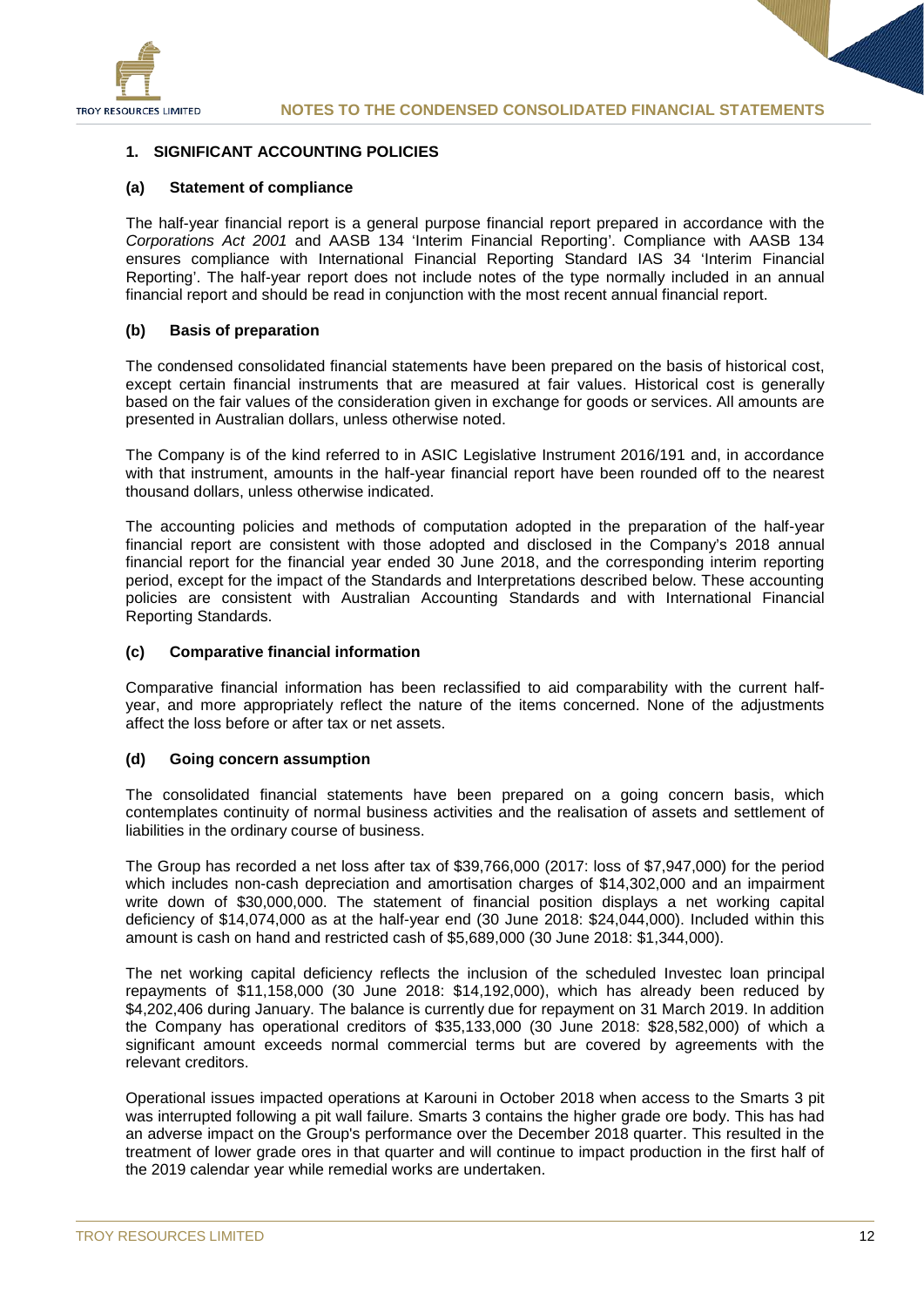

#### **1. SIGNIFICANT ACCOUNTING POLICIES (CONTINUED)**

#### **(d) Going concern assumption (continued)**

The continuing viability of the Company and its ability to continue as a going concern and meet its debts and commitments as and when they fall due is dependent on the Company achieving one or more of the following:

- Operational cashflows Achieving positive operational cash flows.
- Re-optimising pit designs and mine plans The Company is in the process of re-optimising pit designs and the mine plan to regain access to the Smarts 3 pit. This may lead to a change in mine life and production.
- Continued support of trade creditors Management in Guyana keeps in regular contact with Troy Resources Guyana Inc.'s ("TRGI") trade creditors (including the Government of Guyana) and its plans for the repayment of outstanding amounts. Dialogue is continuing and support has been forthcoming from the creditors at this time.
- Support from the Company's financier, Investec The Directors have previously, and are continuing to, work with Investec to restructure the debt facility and are confident that the Group will be able to either repay or restructure the facility by 31 March 2019.
- Capital raisings The Directors have other potential funding options available to them, including the potential of capital raising to support the repayment of loans and reduction of trade creditors to a more reasonable level. The Company currently has an SPP offering open to shareholders and is seeking up to \$7.5 million from that raising. The Company also has the ability to place shares under its approved placement capacity and/or undertake a right issue to shareholders should this be required.
- Exploration Drilling Since October 2018, the Company has announced strong exploration results from drilling programs at the Ohio Creek prospect, which is located only approx. 10 kilometres from the Karouni processing plant. The Company is looking to continue drilling to outline a mineral resource and fast track the prospect to production.

As a result of the above items, there is a material uncertainty that may cast significant doubt on the Company's ability to continue as a going concern and, that it may be unable to realise its assets and discharge its liabilities in the normal course of business. However, the Directors believe that the Company will be successful in a combination of the above matters and, accordingly, have prepared the financial report on a going concern basis.

#### **(e) Amendments to AASBs and new Interpretations that are mandatorily effective for the current reporting period**

The Group applied, for the first time, *AASB 15 – Revenue from Contracts with Customers* and *AASB 9 – Financial Instruments.* As required by AASB 134, the nature and effect of these changes are disclosed below.

#### *(i) AASB 15 Revenue from Contracts with Customers*

The Group adopted *AASB 15 – Revenue from Contracts* with Customers from 1 July 2018. The core principal of AASB 15 is that revenue is recognised on a basis that reflects the transfer of promised goods or services to customers at the amount that reflects the consideration the Group expects to receive in exchange for those goods or services.

Revenue is allocated to each performance obligation and recognised when the performance obligation is satisfied, which could be over time or at a point in time.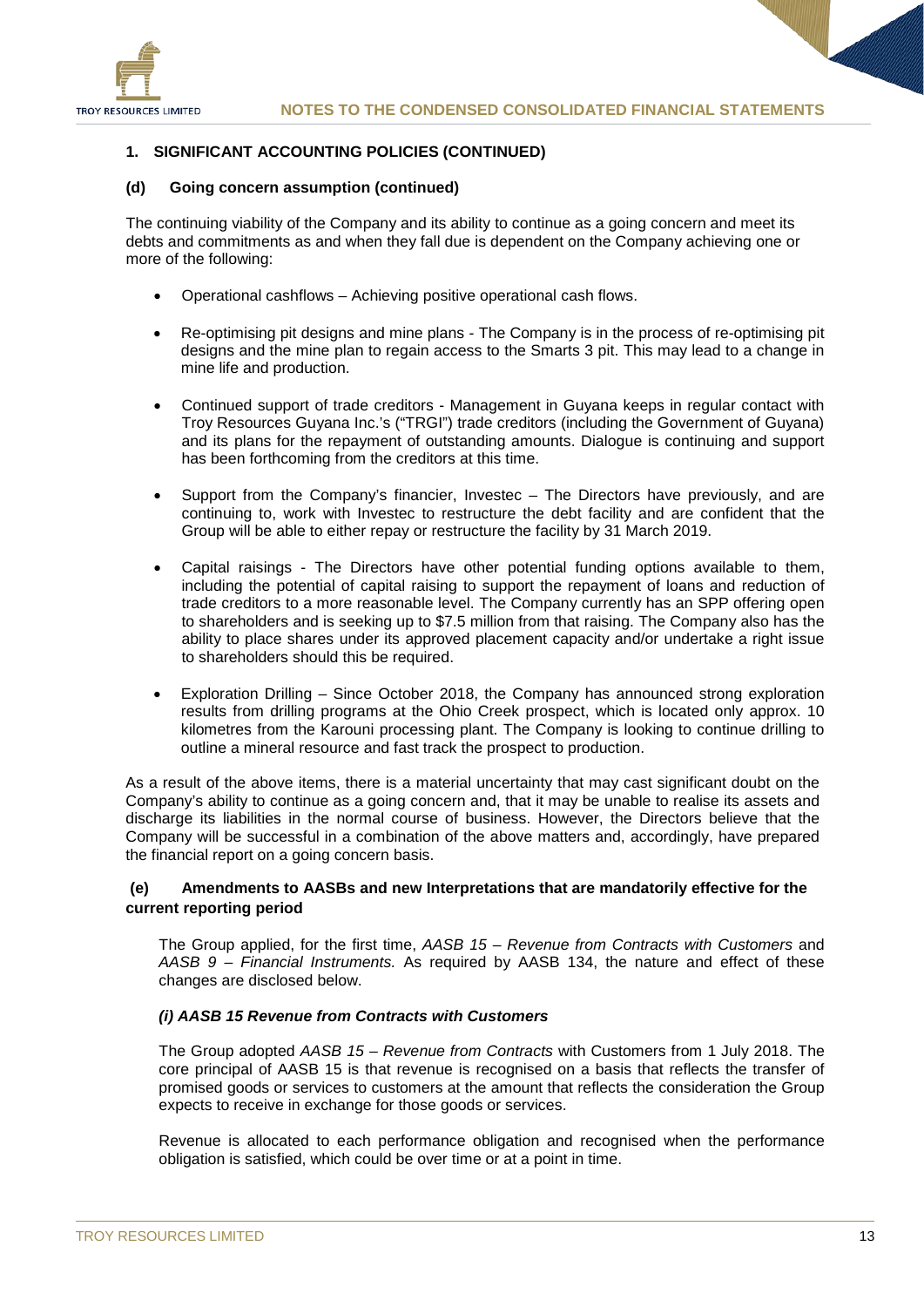

#### **1. SIGNIFICANT ACCOUNTING POLICIES (CONTINUED)**

#### **(d) Amendments to AASBs and new Interpretations that are mandatorily effective for the current reporting period (continued)**

Gold and Silver By-Product Sales

The Group earns revenue from the sale of gold bullion and silver by-product mined from its 100% owned Karouni operations. The Group has determined that revenue from these sales is recognised when the performance obligation is satisfied, and control has been transferred to the customer. This generally occurs when the gold bullion and silver by-product have been transferred from the refining company to the customer. Sales to customers are denominated in US Dollars and are recognised net of duties and other taxes.

The Group adopted the new accounting standard during the period and there was no material impact on adoption.

#### *(ii) AASB 9 Financial Instruments*

AASB 9 replaces the provisions of AASB 139 that relate to the recognition, classification and measurement of financial assets and financial liabilities, derecognition of financial instruments, impairment of financial assets and hedge accounting. The Group adopted the new accounting standard during the period and there was no material impact on adoption.

Refer to Note 3 of the annual financial report for year ended 30 June 2018 for details on the implementation impact of Standards and Interpretations issued not yet effective.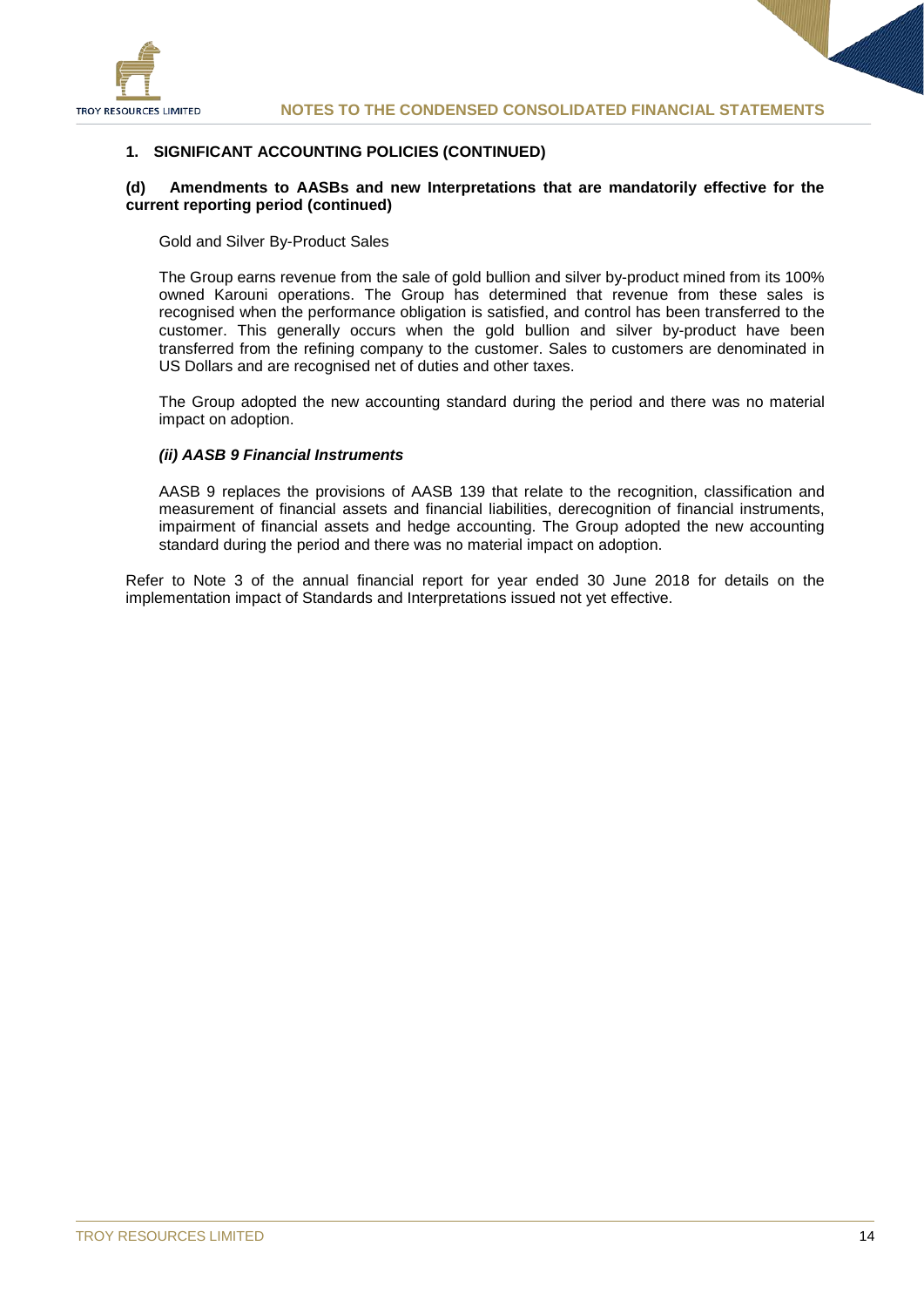

#### **2. SEGMENT INFORMATION**

The following is an analysis of the Group's revenue and results by reportable operating segment for the half-year under review:

|                                        | <b>Segment revenue</b> |             | <b>Segment loss</b> |             |  |
|----------------------------------------|------------------------|-------------|---------------------|-------------|--|
|                                        | Half-year ended        |             | Half-year ended     |             |  |
|                                        | 31 Dec 2018            | 31 Dec 2017 | 31 Dec 2018         | 31 Dec 2017 |  |
|                                        | (\$'000)               | (\$'000)    | (\$'000)            | (\$7000)    |  |
| <b>Producing operations:</b>           |                        |             |                     |             |  |
| Guyana                                 | 57,082                 | 43,346      | (3, 468)            | (3,881)     |  |
| <b>Total operations</b>                | 57,082                 | 43,346      | (3, 468)            | (3,881)     |  |
|                                        |                        |             |                     |             |  |
| <b>Exploration:</b>                    |                        |             |                     |             |  |
| Guyana                                 |                        |             | (1, 481)            | (523)       |  |
| <b>Total exploration</b>               |                        |             | (1, 481)            | (523)       |  |
|                                        |                        |             |                     |             |  |
| Impairment:                            |                        |             |                     |             |  |
| <b>Guyana Mining Properties</b>        |                        |             | (15,000)            |             |  |
| Property, Plant and Equipment          |                        |             | (15,000)            |             |  |
| <b>Total impairment loss</b><br>before |                        |             |                     |             |  |
| income tax                             |                        |             | (30,000)            |             |  |
|                                        |                        |             |                     |             |  |
| <b>Total segments</b>                  | 57,082                 | 43,346      | (34, 949)           | (4, 404)    |  |
| Other income                           |                        |             | 642                 | 1,224       |  |
| Share of net profit of associate       |                        |             |                     |             |  |
| accounted for using the equity         |                        |             |                     | 421         |  |
| method                                 |                        |             |                     |             |  |
| Administration expenses                |                        |             | (1,689)             | (2,828)     |  |
| Other expenses                         |                        |             | (926)               | (37)        |  |
| Finance costs                          |                        |             | (1,641)             | (2, 323)    |  |
| Loss before tax                        |                        |             | (38, 563)           | (7, 947)    |  |
|                                        |                        |             |                     |             |  |
| Income tax expensed                    |                        |             | (1, 203)            |             |  |
| Loss for the period                    |                        |             | (39, 766)           | (7, 947)    |  |

The revenue reported above represents revenue generated from external customers. There were no intersegment sales during the half-year.

Segment result represents the loss earned by each segment without the allocation of corporate administration costs including directors' salaries, other income, corporate finance costs, and tax expense.

This is the measure reported to the chief operating decision maker for the purpose of resource allocation and assessment of segment performance.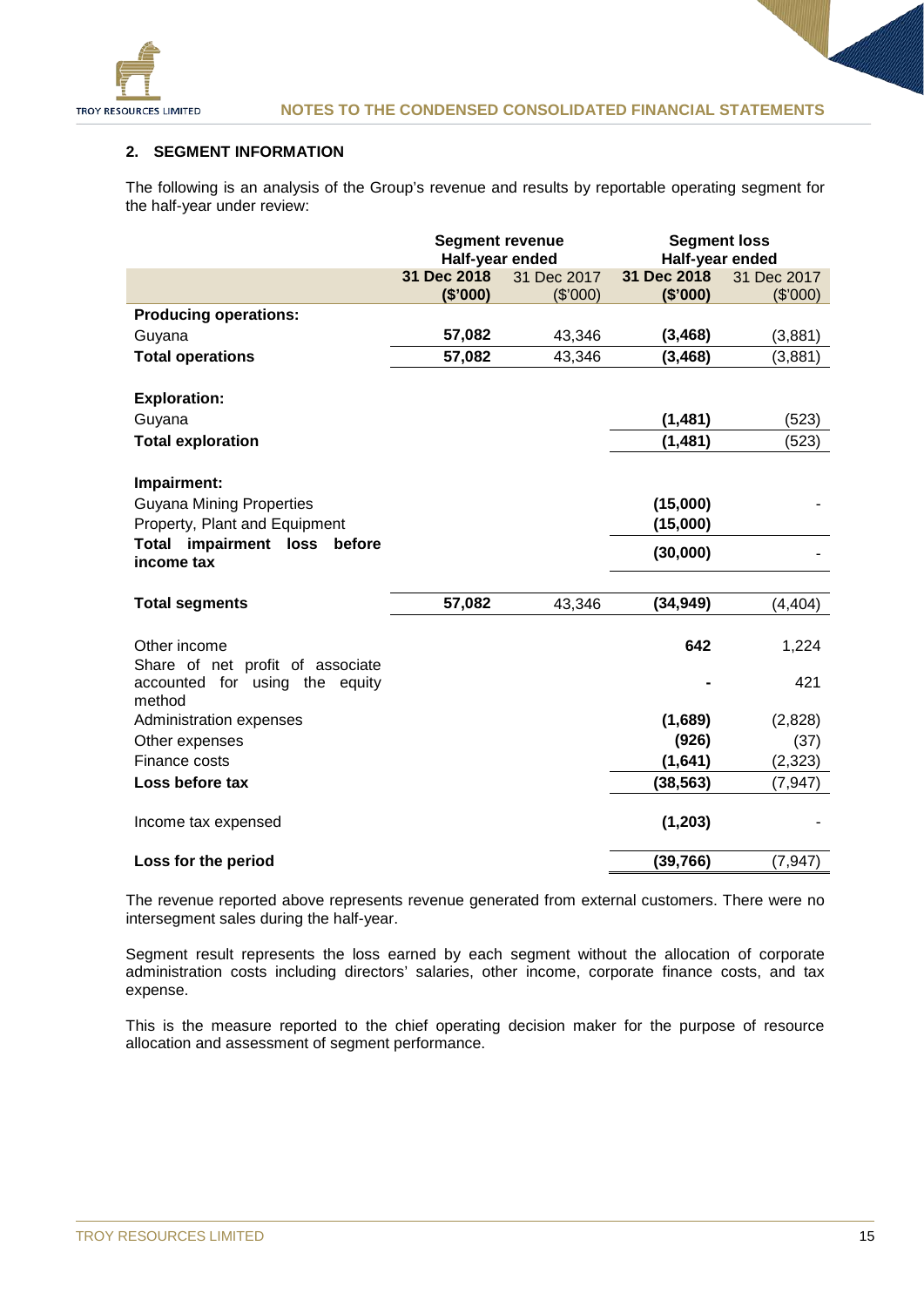

#### **2. SEGMENT INFORMATION (CONTINUED)**

The following is an analysis of the Group's assets by reportable segment:

|                                                                                                                     | 31 Dec 2018<br>(\$'000) | 30 Jun 2018<br>(\$7000) |
|---------------------------------------------------------------------------------------------------------------------|-------------------------|-------------------------|
| <b>TOTAL ASSETS</b>                                                                                                 |                         |                         |
| <b>Operations</b>                                                                                                   |                         |                         |
| Guyana                                                                                                              | 77,890                  | 105,761                 |
| <b>Total segment assets</b>                                                                                         | 77,890                  | 105,761                 |
| Cash and cash equivalents <sup>(i)</sup><br>Deferred tax assets <sup>(ii)</sup><br>Receivables and other assets (i) | 2,490<br>645<br>245     | 337<br>1,768<br>385     |
| <b>Total assets</b>                                                                                                 | 81,270                  | 108,251                 |

<sup>(i)</sup> Unallocated assets include various assets, including cash held at a

 $\frac{\text{(ii)}}{\text{(iii)}}$  Corporate level that has not been allocated to the underlying segment.<br> $\frac{\text{(ii)}}{\text{(iv)}}$  Unused tax losses have been written off during the half year.

The following is an analysis of the Group's liabilities by reportable segment:

#### **TOTAL LIABILITIES**

| <b>Operations</b>                 |                |        |
|-----------------------------------|----------------|--------|
| Guyana                            | 37.517         | 32,432 |
| Total segment liabilities         | 37.517         | 32,432 |
|                                   |                |        |
| Borrowings <sup>(ii)</sup>        | 11,158         | 14,192 |
| <b>Hedge Liability</b>            | $\blacksquare$ | 1,102  |
| Other liabilities <sup>(ii)</sup> | 3,263          | 760    |
| <b>Total liabilities</b>          | 51,938         | 48,486 |

Unallocated liabilities include tax liabilities, deferred consideration, corporate level entitlements and consolidated entity borrowings not specifically allocated to any one underlying segment.

#### **3. REVENUE**

|                                   | Half-year |          |
|-----------------------------------|-----------|----------|
|                                   | 2018      | 2017     |
|                                   | (\$'000)  | (\$'000) |
| <b>Operating Revenue</b>          |           |          |
| Gold sales                        | 55,761    | 44,652   |
| Silver sales                      | 102       | 54       |
| Hedging - gains/(losses) realised | 1,219     | (1,360)  |
|                                   | 57,082    | 43,346   |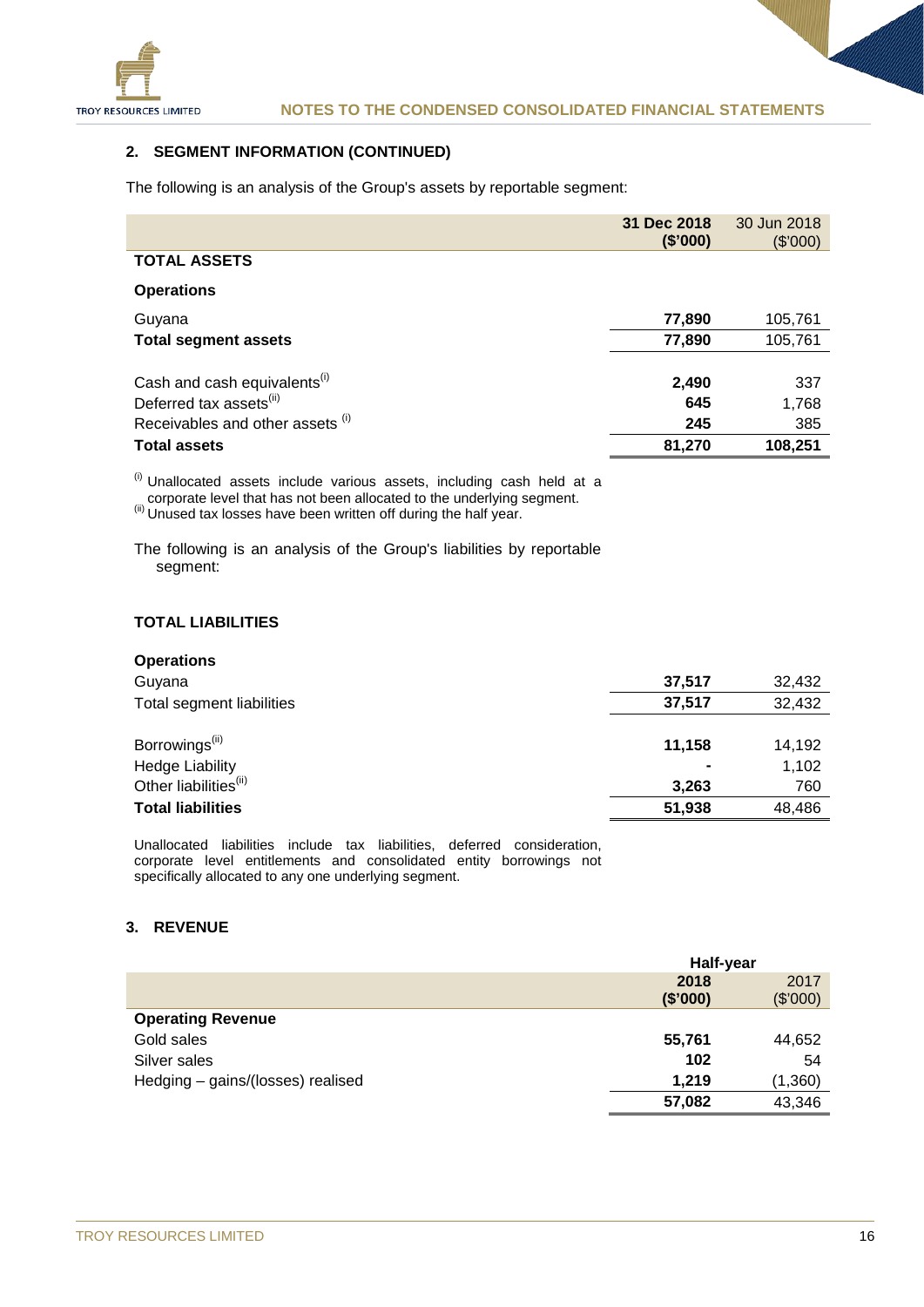

#### **4. EXPENSES**

|                                             | Half-year |          |
|---------------------------------------------|-----------|----------|
|                                             | 2018      | 2017     |
|                                             | (\$'000)  | (\$'000) |
| (i) Cost of sales                           |           |          |
| Depreciation of property, plant & equipment | 6,670     | 6,548    |
| Amortisation of mining properties           | 7,632     | 5,890    |
| Government royalties                        | 5,381     | 3,937    |
| Mining expenses                             | 23,131    | 17,680   |
| Mill processing                             | 15,755    | 10,155   |
| Other                                       | 1,981     | 3,017    |
|                                             | 60,550    | 47,227   |
|                                             |           |          |
| (ii) Administration Expenses                |           |          |
| Head office salaries and on-costs           | 245       | 324      |
| Head office corporate restructure costs     |           | 47       |
| Directors fees and on-costs                 | 137       | 386      |
| Care and maintenance costs Brazil           | 281       | 416      |
| Head office depreciation                    | 11        | 15       |
| Overseas office and administration          |           | 362      |
| Other Head office administration (i)        | 1,015     | 1,278    |
|                                             | 1,689     | 2,828    |

 $(ii)$  Includes listing fees, shareholder costs, audit fees, taxation consultants, office rents, insurance, travel, conferences and miscellaneous other administration expenses.

#### **(iii) Other Expenses**

| Loss on disposal of equipment      | 926    | 37    |
|------------------------------------|--------|-------|
|                                    | 926    | 37    |
| (iv) Finance costs                 |        |       |
| Borrowing costs                    | 1,641  | 2,323 |
|                                    | 1,641  | 2,323 |
| (v) Impairment Loss <sup>(i)</sup> |        |       |
| Property, Plant & Equipment        | 15,000 |       |
| Mine property                      | 15,000 |       |
| Impairment loss net of income tax  | 30,000 |       |
|                                    |        |       |

 $(ii)$  Refer to Note 7 for further information on the impairment testing.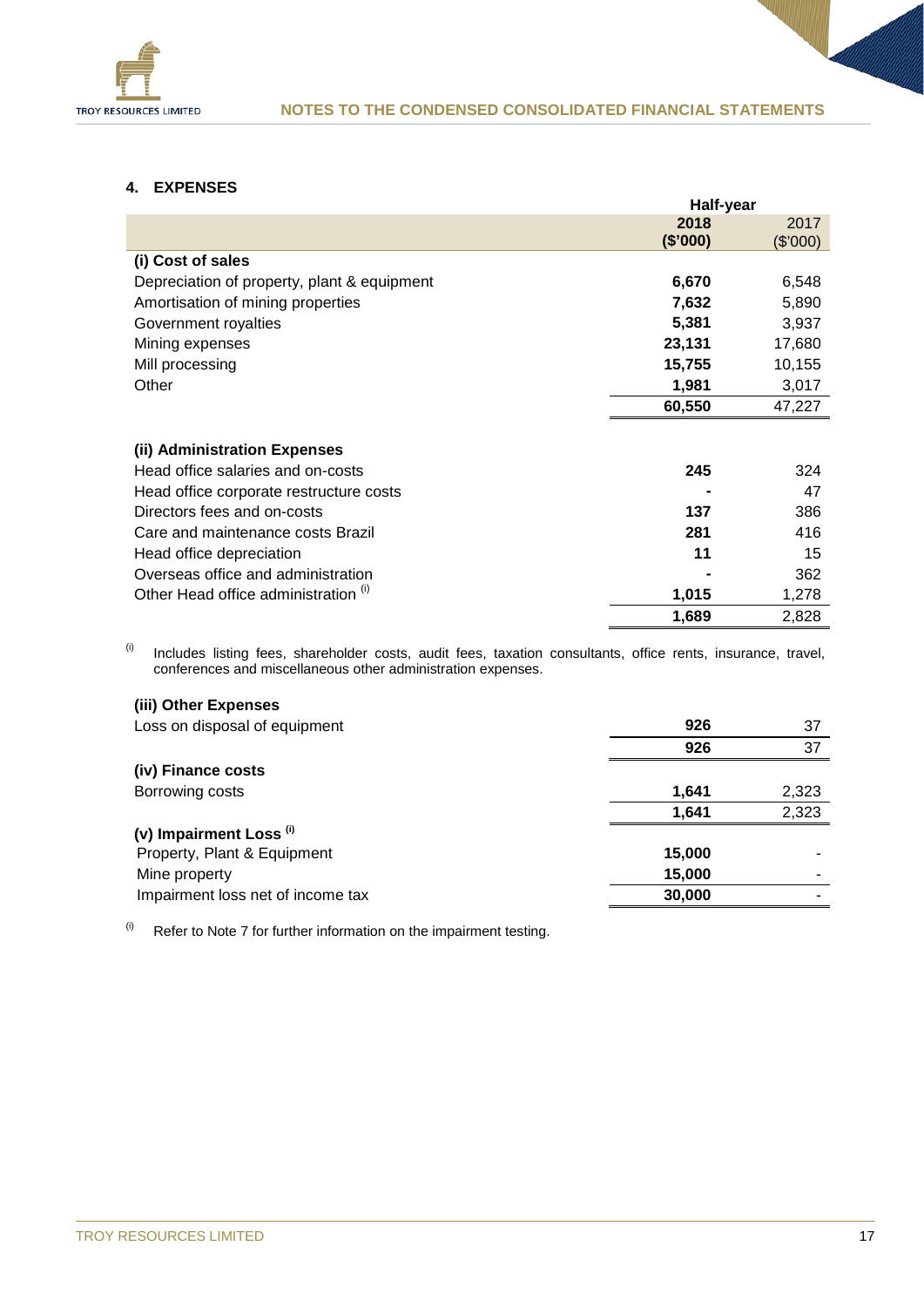

#### **NOTES TO THE CONDENSED CONSOLIDATED FINANCIAL STATEMENTS**

#### **5. TRADE AND OTHER RECEIVABLES**

|                                      | <b>Consolidated as at</b> |             |
|--------------------------------------|---------------------------|-------------|
|                                      | 31 Dec 2018               | 30 Jun 2018 |
|                                      | (\$'000)                  | (\$'000)    |
| <b>Current</b>                       |                           |             |
| Other receivables and prepayments    | 5,610                     | 2,591       |
| Environmental bonds                  | 284                       | 272         |
| Deferred expenditure                 |                           | 419         |
|                                      | 5,894                     | 3,282       |
| <b>Non-Current</b>                   |                           |             |
| Value added tax recoverable (Guyana) | 5,551                     | 4,768       |
| 6.<br><b>INVENTORY</b>               |                           |             |
| Bullion and doré on hand (at cost)   |                           | 81          |
| Gold in circuit (at cost)            | 2,659                     | 1,913       |
| Ore stockpiles and work in progress  | 6,817                     | 4,237       |
| Stores and raw materials             | 11.782                    | 9,522       |

#### **7. IMPAIRMENT TESTING FOR NON-CURRENT ASSETS**

#### **Results of impairment testing - Karouni CGU**

|                                  | 31 Dec 2018 | 30 Jun 2018    |
|----------------------------------|-------------|----------------|
|                                  | (\$'000)    | (\$'000)       |
| Mine property                    | 15,000      | $\blacksquare$ |
| Property, plant and equipment    | 15,000      | $\blacksquare$ |
| Impairment loss after income tax | 30,000      |                |

#### **Property, Plant & Equipment and Mine and Development Properties**

The Group has one cash generating unit (CGU) being Karouni.

Non-financial assets are reviewed at each reporting period to determine whether there is an indication of impairment. Where an indicator of impairment exists, a formal estimate of recoverable amount is made.

An indication of impairment is based on many factors including the comparison of the Company's market capitalisation against net book value of assets. The Company was impacted during the half year by the fall in the market capitalisation of the Company, the Smarts 3 pit wall failure and the fall in the US\$:A\$ exchange rate which increased the value of assets in A\$ terms even though they declined in US\$ terms.

An impairment assessment was conducted at balance date given that the market capitalisation of Troy at that time was below net asset value.

**21,258** 15,753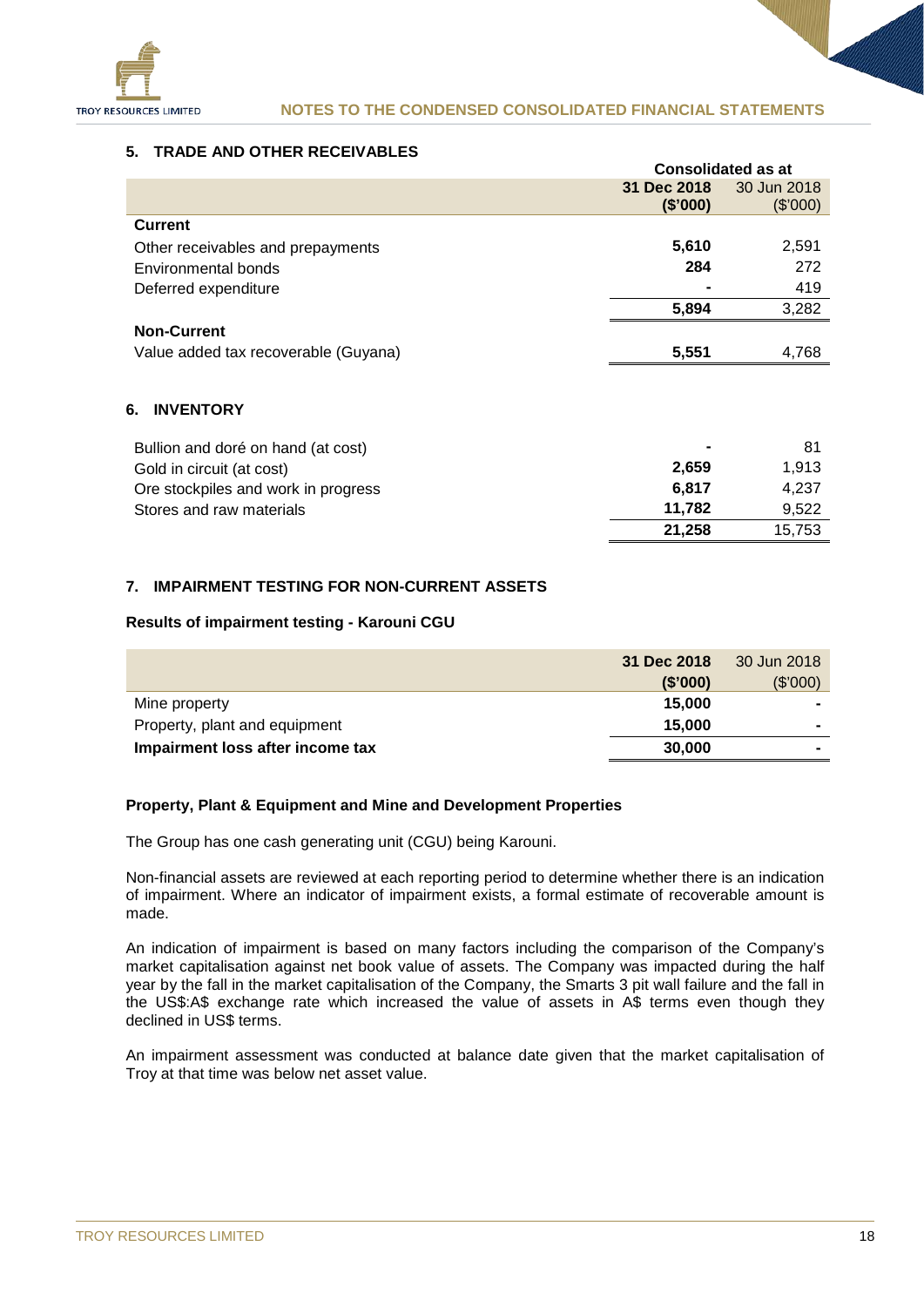

#### **7. IMPAIRMENT TESTING FOR NON-CURRENT ASSETS (CONTINUED)**

Following completion of this assessment an impairment charge has been recognised during the current period in relation to Karouni.

The size of the impairment charge taken is also a combination of a number of factors but primarily by the pit wall failure in October 2018 which has caused an alteration to the mine plan and additional costs to be incurred, exchange rate movements, future price and exchange rate assumptions (which are from consensus forecasts) and various mining assumptions. The Company notes that the Ohio Creek Prospect is not included in the value calculation as it is at too early a stage to have a Mineral Resource and, as such, is not included at this time in any mine plan and as such cannot be included in the calculation of asset value or operational cash flows. Troy's accounting policy is to expense exploration costs incurred until a project has reached a stage where it can reasonably be assumed that an economic resource has been determined. Hence all costs related to Ohio Creek have been expensed to date.

#### **Methodology**

The future recoverability of capitalised mining properties and property, plant and equipment is dependent on a number of key factors, which include: gold price, operating costs, discount rates used in determining the estimated discounted cashflow and the level of reserves and resources.

The cost to dispose has been estimated by management based on prevailing market conditions. Impairment is recognised when the carrying amount of the CGU exceeds its recoverable amount.

The Group has adopted fair value less cost of disposal, which is greater than the value in use, and used this as the recoverable amount for impairment testing purposes. Fair value is estimated based on discounted cashflows using market based commodity price assumptions, estimated quantities of recoverable minerals, production levels, operating costs, working capital position and future capital expenditure. These estimates are based on the Group's most recent life-of-mine plans.

#### **Key assumptions**

The table and commentary below summarises the key assumptions used in the 31 December 2018 half year end carrying value assessment:

|                                                  | <b>H2FY 19</b> | <b>FY 20</b> | <b>FY 21</b> | <b>FY 22</b> | <b>FY 23</b> |
|--------------------------------------------------|----------------|--------------|--------------|--------------|--------------|
| Gold price (US\$ per ounce)                      | 1.258          | 1.298        | 1.311        | 1.306        | 1,306        |
| Exchange Rate (USD:AUD)                          | 0.740          | 0.745        | 0.750        | 0.750        | 0.750        |
| Discount rate per annum<br>(USD, post-tax, Real) | 8.5%           | 8.5%         | 8.5%         | 8.5%         | 8.5%         |

#### *Commodity prices and exchange rates*

The commodity price is estimated with reference to external market consensus forecasts prevailing at the end of the half-year. The US\$ cashflows are then converted at the A\$/US\$ exchange rate on 31 December 2018.

#### *Discount rate*

In determining the fair value of the CGU, the future cashflows are discounted using rates based on the Group's estimated after tax weighted average cost of capital, with an additional premium applied having regard to the geographic location of the CGU.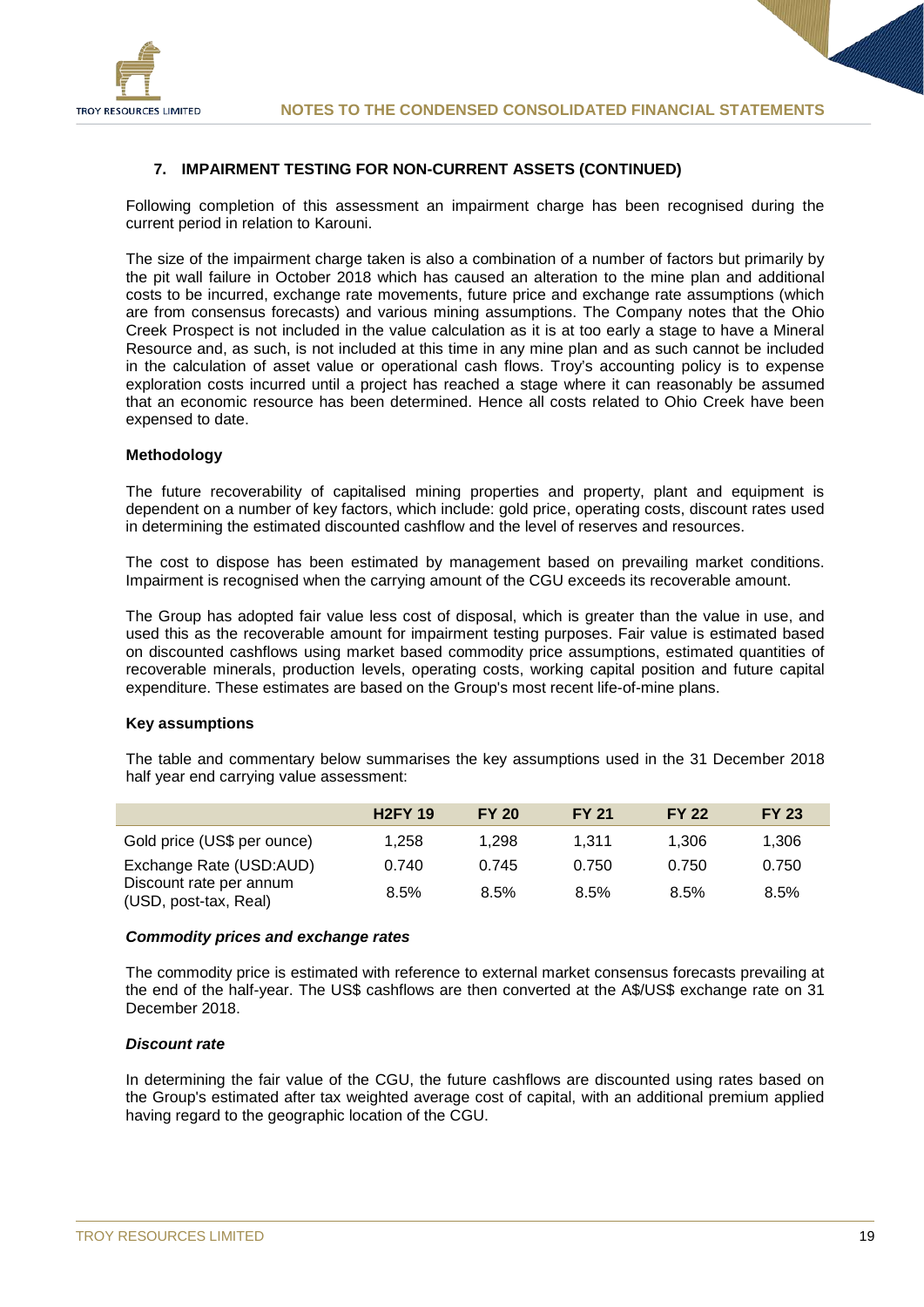

#### **7. IMPAIRMENT TESTING FOR NON-CURRENT ASSETS (CONTINUED)**

#### *Operating and capital costs*

Life-of-mine operating and capital cost assumptions are based on the Group's latest plans. These assumptions reflect the recent operational difficulties experienced at Karouni and take into account a better understanding of the operating conditions experienced throughout the period.

#### *Mineral Reserves and Mineral Resources*

The life-of-mine plan for the CGU includes Mineral Reserves and those Mineral Resources where there is an expectation that they will convert to Mineral Reserves.

#### *Sensitivity analysis*

Any variation in the key assumptions going forward may impact the recoverable value of the CGU. If the variation in an assumption has a negative impact on the recoverable value, it could indicate a requirement for impairment.

|                             | 5% change in US\$<br>gold price |               | <b>Operating expenses</b><br>$+/- 5%$ |  |
|-----------------------------|---------------------------------|---------------|---------------------------------------|--|
| Impact on recoverable value | \$12.3 million                  | \$2.1 million | \$10.6 million                        |  |

It must be noted that each of these sensitivities assumes that the specific assumption moves in isolation, while all other assumptions are held constant. In reality, a change in one of the sensitivities is usually accompanied with a change in another assumption, which may have an offsetting impact. Action is also usually taken to respond to adverse changes in economic assumptions that may mitigate the impact of any such change.

#### *Deferred Tax Adjustment*

Following the impairment review and consequential write-down, the decision was also made to reduce the Deferred Tax Asset balance by \$1,203,000 which relates to previously recognised tax losses in Guyana.

#### **8. BORROWINGS**

|                                              | <b>Consolidated as at</b> |             |  |
|----------------------------------------------|---------------------------|-------------|--|
|                                              | 31 Dec 2018               | 30 Jun 2018 |  |
|                                              | (\$'000)                  | (\$'000)    |  |
| Debt facility                                |                           |             |  |
| Investec Bank PLC - Syndicated debt facility | 11,613                    | 15.110      |  |
| Capitalised borrowing costs                  | (455)                     | (918)       |  |
|                                              | 11.158                    | 14.192      |  |

The Group repaid a total of \$4,168,676 (US\$3,000,000) during the half-year (Dec 2017: A\$5,210,000 (US\$4,000,000)). The Group repaid an additional \$4,202,406 (US\$3,000,000) in early January 2019 to reduce the outstanding debt to \$7,410,594 (US\$5,192,000) which is currently due for repayment on 31 March 2019.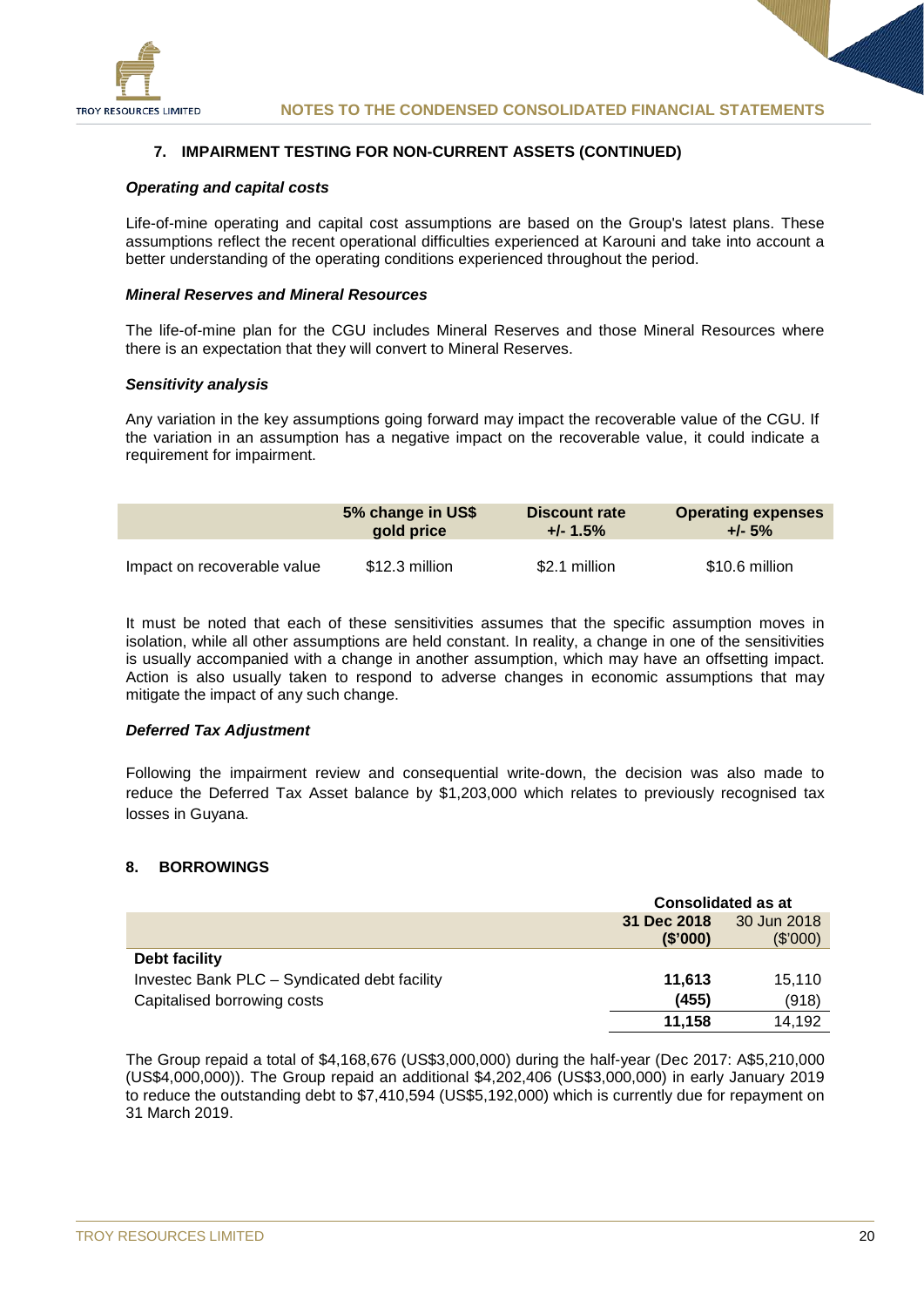

#### **9. ISSUED CAPITAL**

|                                                                               | <b>Consolidated</b><br>Half-year ended |          | <b>Consolidated</b><br><b>Full-year ended</b> |          |
|-------------------------------------------------------------------------------|----------------------------------------|----------|-----------------------------------------------|----------|
|                                                                               | 31 Dec 2018                            |          | 30 Jun 2018                                   |          |
| <b>Fully paid ordinary issued capital</b>                                     | (000)                                  | (\$'000) | (000)                                         | (\$'000) |
| Balance at the beginning of<br>the<br>financial year                          | 459,544                                | 353,939  | 456,600                                       | 353,639  |
| Issue of fully paid shares – capital<br>raising (net of share issue expenses) |                                        |          |                                               |          |
| Issue of fully paid shares to Investec<br>as part of debt restructure         | 1.883                                  | 198      | 2.944                                         | 300      |
|                                                                               | 461,427                                | 354,137  | 459,544                                       | 353,939  |

The shares issued to Investec as part of the debt restructure were a non-cash financing transaction.

During late December 2018, the Company conducted a share placement which was completed on 3 January 2019. Proceeds from the placement received up to 31 December 2018 have been included in the cash balance as at 31 December 2018 as "Restricted Cash". As shares were not allotted until 3 January they are not included in Issue Capital as at 31 December 2018.

#### **10. CONTINGENT LIABILITIES**

The Group has the following contingent liabilities:

- (i) General bank guarantees to financial institutions totalling \$282,000 (30 June 2018: \$318,000), of which \$282,000 (30 June 2018: \$272,000) is cash backed.
- (ii) Potential legal claims submitted by previous employees at the Company's Sertão and Andorinhas operations in Brazil of \$878,000. Based on past settlement of claims, the current expectation is that only a portion of this may become payable and therefore \$85,000 has been included in current provisions.

#### **11. EVENTS OCCURRING AFTER THE REPORTING PERIOD**

There are no matters or circumstances that have arisen since 31 December 2018 that have significantly affected or may significantly affect:

- (i) The consolidated entity's operations in future financial periods; or <br>(ii) The results of those operations in future financial period: or
- (ii) The results of those operations in future financial period; or<br>(iii) The consolidated entity's state of affairs in future financial p
- The consolidated entity's state of affairs in future financial periods.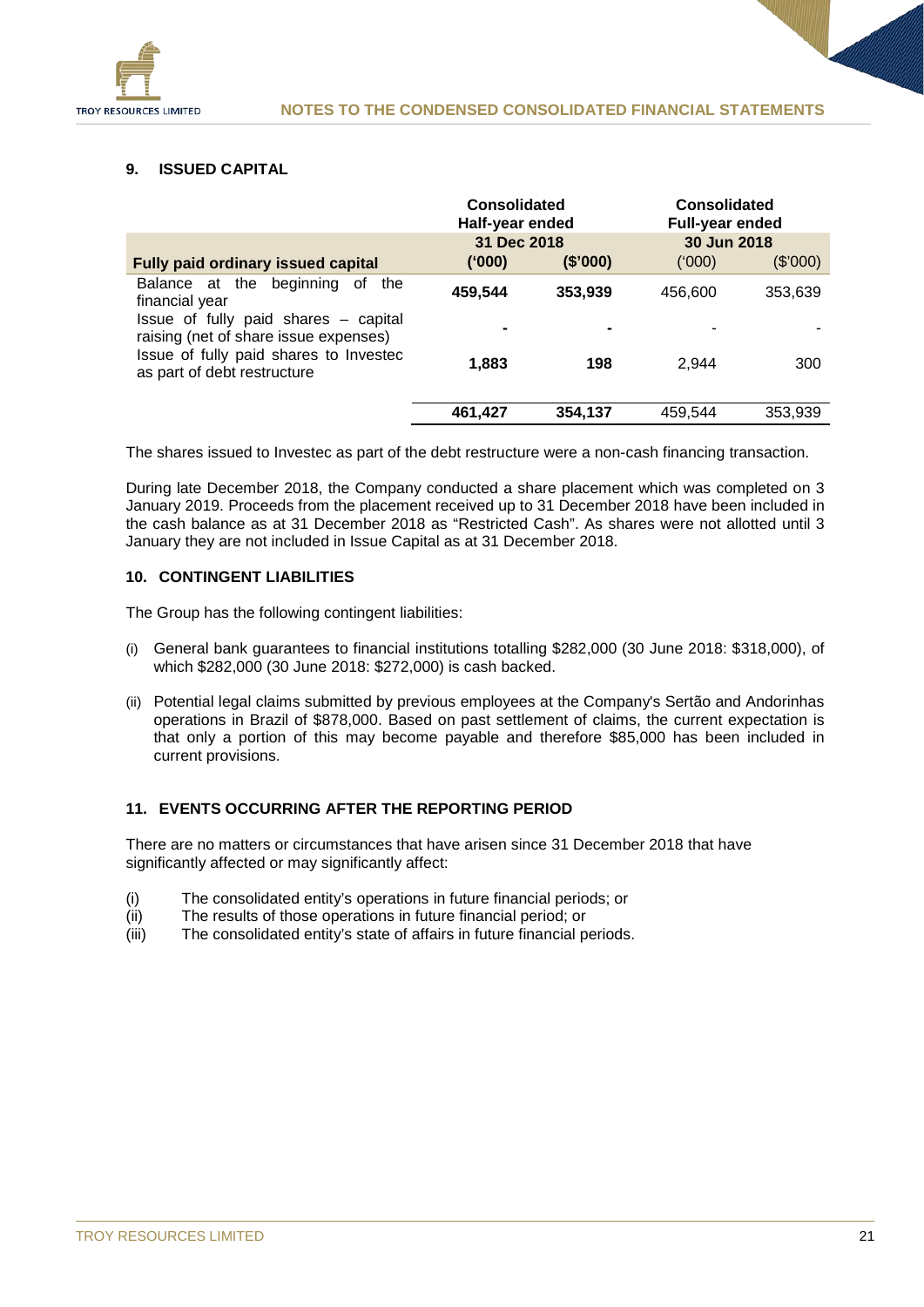

In the directors' opinion:

- a) the financial statement and notes set out on pages 12 to 20 are in accordance with the *Corporations Act 2001*, including:
	- (i) complying with Accounting Standards, the Corporations Regulations 2001 and other mandatory professional reporting requirements, and
	- (ii) giving a true and fair view of the consolidated entity's financial position as at 31 December 2018 and of its performance for the half-year ended on that date.
- b) there are reasonable grounds to believe that the Company will be able to pay its debts as and when they become due and payable.

This declaration is made in accordance with a resolution of the Directors.

#### **On behalf of the Directors of Troy Resources Limited**

Hem St

**Mr K K Nilsson** Managing Director and Chief Executive Officer

Perth, Western Australia 28 February 2019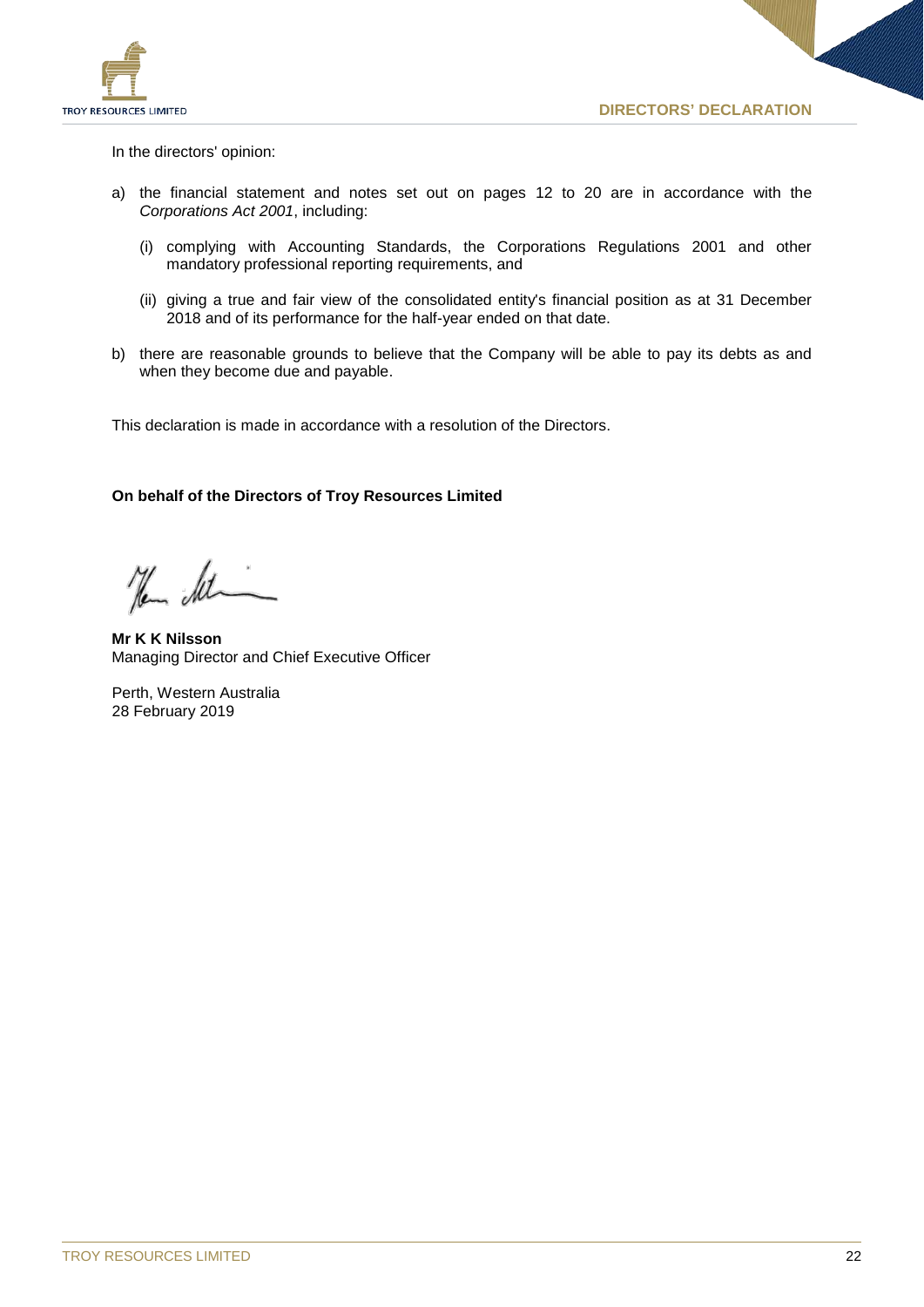

## **Independent auditor's review report to the members of Troy Resources Limited**

#### *Report on the Half-Year Financial Report*

We have reviewed the accompanying half-year financial report of Troy Resources Limited (the Company), which comprises the condensed consolidated balance sheet as at 31 December 2018, the condensed consolidated statement of changes in equity, condensed consolidated statement of cash flows and consolidated statement of profit or loss and other comprehensive income for the half-year ended on that date, selected other explanatory notes and the directors' declaration for the Troy Resources Limited Group (the Group). The Group comprises the Company and the entities it controlled during that halfyear.

#### *Directors' responsibility for the half-year financial report*

The directors of the Company are responsible for the preparation of the half-year financial report that gives a true and fair view in accordance with Australian Accounting Standards and the *Corporations Act 2001* and for such internal control as the directors determine is necessary to enable the preparation of the half-year financial report that is free from material misstatement whether due to fraud or error.

#### *Auditor's responsibility*

Our responsibility is to express a conclusion on the half-year financial report based on our review. We conducted our review in accordance with Australian Auditing Standard on Review Engagements ASRE 2410 *Review of a Financial Report Performed by the Independent Auditor of the Entity*, in order to state whether, on the basis of the procedures described, we have become aware of any matter that makes us believe that the half-year financial report is not in accordance with the *Corporations Act 2001* including giving a true and fair view of the Group's financial position as at 31 December 2018 and its performance for the half-year ended on that date; and complying with Accounting Standard AASB 134 *Interim Financial Reporting* and the *Corporations Regulations 2001*. As the auditor of Troy Resources Limited, ASRE 2410 requires that we comply with the ethical requirements relevant to the audit of the annual financial report.

A review of a half-year financial report consists of making enquiries, primarily of persons responsible for financial and accounting matters, and applying analytical and other review procedures. A review is substantially less in scope than an audit conducted in accordance with Australian Auditing Standards and consequently does not enable us to obtain assurance that we would become aware of all significant matters that might be identified in an audit. Accordingly, we do not express an audit opinion.

#### *Independence*

In conducting our review, we have complied with the independence requirements of the *Corporations Act 2001*.

*PricewaterhouseCoopers, ABN 52 780 433 757 Brookfield Place, 125 St Georges Terrace, PERTH WA 6000, GPO Box D198, PERTH WA 6840 T: +61 8 9238 3000, F: +61 8 9238 3999, www.pwc.com.au*

Liability limited by a scheme approved under Professional Standards Legislation.